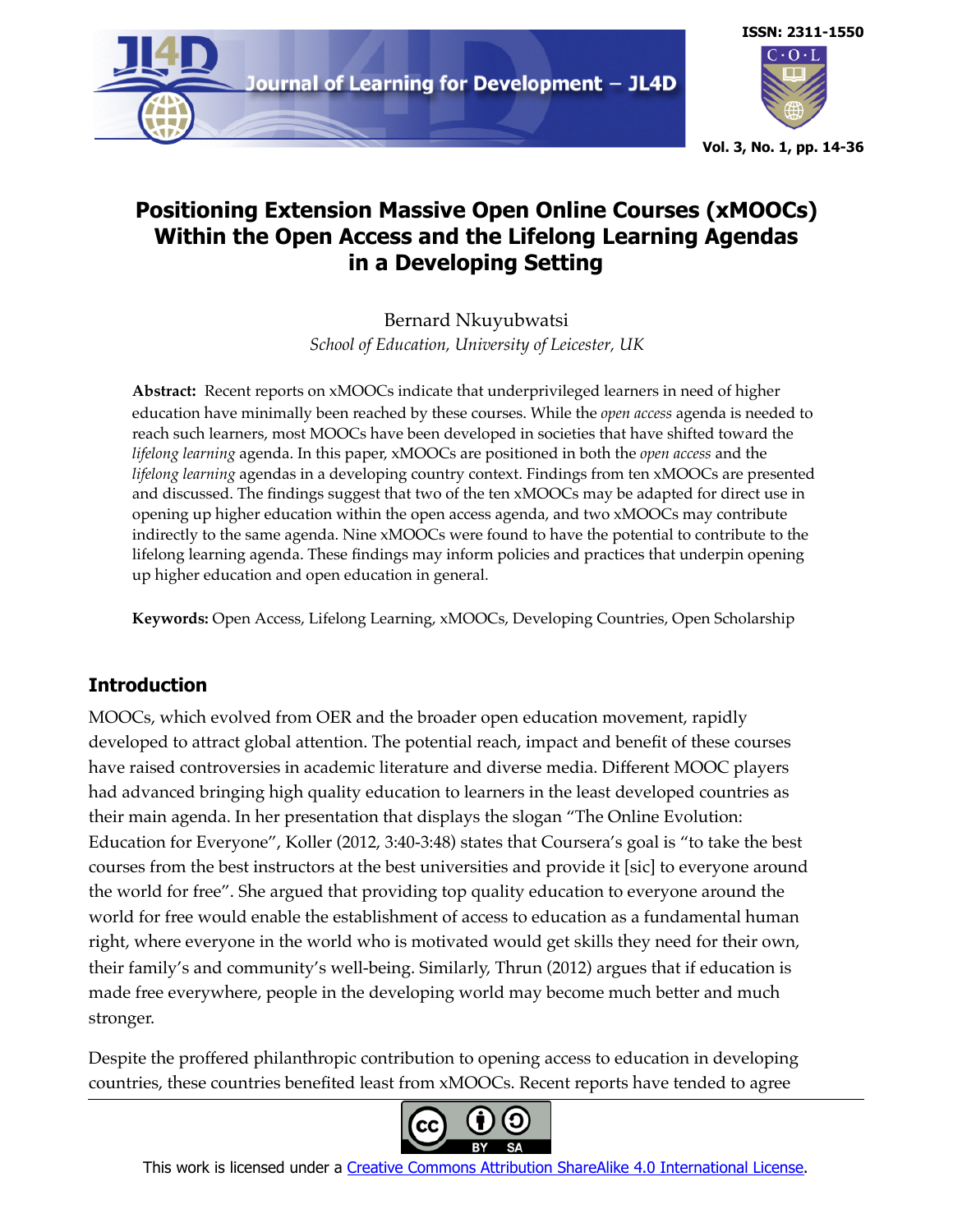on that MOOCs have been benefiting well-educated learners in developed countries (Alcorn, Christensen & Emanuel, 2014; EADTU, 2014; Guo & Reinecke, 2014; Grainger, 2013; Ostrow, 2013). Liyanagunawardena, Williams, and Adams (2013) outline challenges that inhibit learners in developing countries from benefiting from xMOOCs: unreliable electric power, difficulties in accessing computers and Internet connectivity, language barriers and digital illiteracy. The authors note that the quality of Internet access in many developing countries cannot enable streaming and downloading the video materials used in most xMOOCs.

With adaptation of MOOC content and creation of derivative learning materials that can be disseminated across alternative media, the MOOC impact may be expanded to underprivileged settings. The content in these courses may be adapted to fit with technologies most learners in the least resourced settings have access to or can afford. Nevertheless, the "*All-right-reserved*" copyright which prevails in most xMOOC content inhibits this adaptation. According to Liyanagunawardena et al. (2013), this copyright restricts the benefit of MOOCs to learners in developed societies and already-privileged learners in developing countries. Restrictive copyright also inhibits adaptation of the content to make it relevant across settings (Nkuyubwatsi, 2014a). These restrictions catalysed suspicion of hidden agendas in MOOC practices.

Weller (2011, p. 96) identifies two main agendas that have been promoted in open education: the *open access* agenda and the *lifelong learning* agenda. According to Weller (2011), the *open access* agenda, which is relevant in countries where access to higher education is low, may be no longer relevant in developed societies. As the access to higher education increased in these societies, priority shifted from the *open access* agenda to the *lifelong learning* agenda.

Recent discussions in open education tended to distinguish the *lifelong learning*/ *flexible learning* agenda from the *open access/ opening up education* agenda. Opening up education moves beyond access to and use of the openly licensed content for continuing professional development. It values services that enable assessment of open learning accomplished using open content for credit. Ouwehand (2012) notes the emergence of open educational services also referred to as "open learning services" (Mulder & Janssen, 2013, p. 36). These services may include, but are not limited to, assessment of open learning accomplishment, open certification and provision of credit to open learners who successfully demonstrate that they have developed competencies required for specific qualifications (Nkuyubwatsi, 2014b). Therefore, opening up higher education may use open education strategies with an agenda to achieve socioeconomic inclusion of underprivileged learners in higher education. Through opening up education, open learners who develop and show evidence of required competencies may enjoy privileges traditionally associated with formal higher education, such as credible qualification, job opportunities, further education opportunities, etc.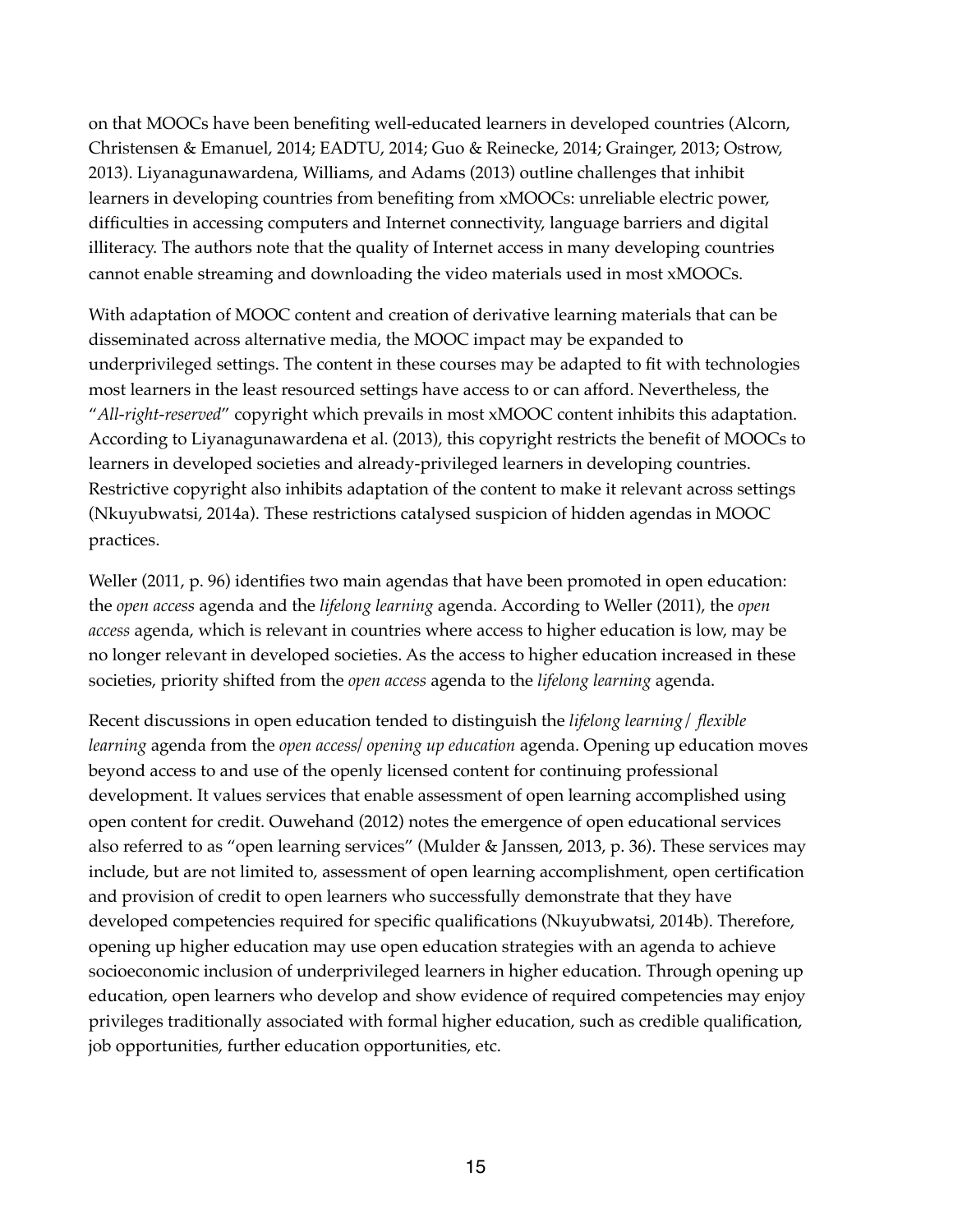Mulder (2015) developed a framework (5COE Model) for opening up education. This framework (Figure 1) consists of five components: 1) Open Educational Resources (OER), 2) openness to learners' needs, 3) open learning services, 4) open teaching efforts and 5) openness to employability and capability development.

In this paper, ten xMOOCs are mapped across the *open access/ opening up education* and the *lifelong learning/ flexible learning* agendas. Mapping the xMOOCs across the two agendas was based on findings that emerged within six analytical themes. These findings were placed in a specific developing setting. Rwanda was the focus context. In this country, access to electric power, computers and the Internet is 18 percent, 2 percent and 7 percent, respectively (National Institute of Statistics of Rwanda, 2014, pp. 87-100). According to the same source, the most ubiquitous technologies in Rwanda are radio, which is owned by 64 percent of households, and mobile phones, owned by 54 percent of households (p. 97). Conditions under which xMOOCs would contribute to opening up higher education in this country are also discussed.



**Figure 1: Five components of open education: The 5COE Model (Mulder, 2015)**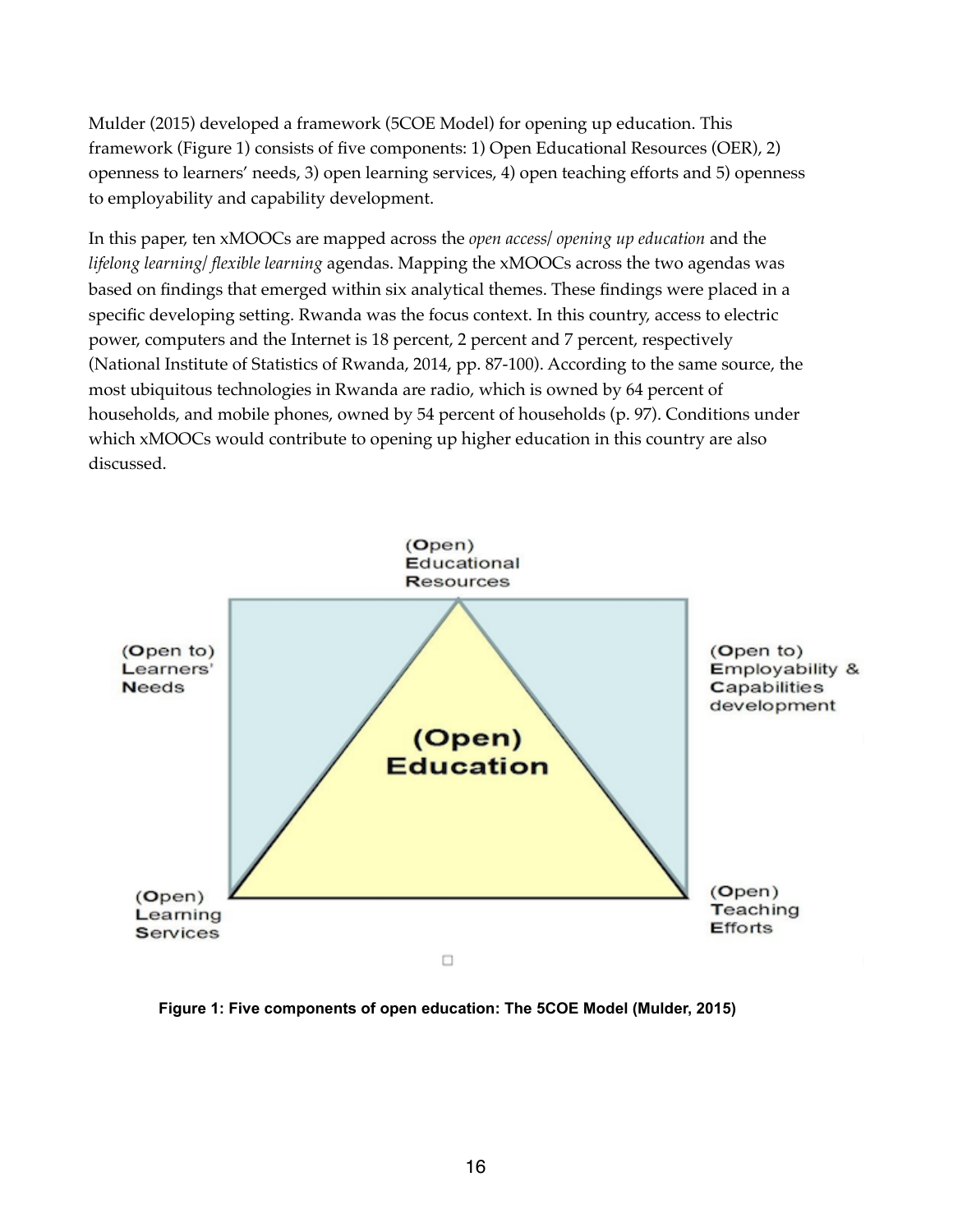## **Research Methods**

The study was conducted on 10 xMOOCs which were offered via *Coursera* (nine MOOCs) and *FutureLearn* (one MOOC) platforms. They were offered by universities from different countries: United States of America (five), United Kingdom (two), Australia (two) and Germany (one). These xMOOCs were sampled purposively (Bouma & Ling, 2004) in that the researcher selected the MOOCs in the fields where he had the necessary prerequisites to engage meaningfully with the courses. In this study, the researcher played the role of participant investigator. He took various responsibilities as other MOOC students and was involved as an *all-rounder* (Anderson et al., 2014, p. 688) MOOC participant. Such a participant has a good balance between watching videos and submitting assignments and fully engages in MOOCs to get the most from them. Table 1 illustrates MOOCs that were used in the study. Name courses and offering institutions discussed in this study have been kept anonymous.

| <b>MOOC</b>   | Subject area                                | <b>University location</b> | <b>Platform</b> | <b>Duration</b> |
|---------------|---------------------------------------------|----------------------------|-----------------|-----------------|
| CS.           | <b>Business</b>                             | Germany                    | Coursera        | 6 weeks         |
| <b>OGLNMN</b> | <b>Humanities</b>                           | <b>USA</b>                 | Coursera        | 7 weeks         |
| LE            | Entrepreneurship                            | <b>USA</b>                 | Coursera        | 6 Weeks         |
| <b>EDC</b>    | Technology-enhanced learning                | UK                         | Coursera        | 5 Weeks         |
| <b>ISRMC</b>  | Information and Communication<br>Technology | <b>USA</b>                 | Coursera        | 10 weeks        |
| <b>SSY</b>    | Sustainable development                     | UK.                        | FutureLearn     | 8 weeks         |
| GGSGPB I      | <b>Business</b>                             | <b>USA</b>                 | Coursera        | 5 weeks         |
| G             | Interdisciplinary                           | <b>USA</b>                 | Coursera        | 10 weeks        |
| AT21CS        | Education                                   | Australia                  | Coursera        | 6 weeks         |
| <b>LTO</b>    | Technology-enhanced learning                | Australia                  | Coursera        | 8 Weeks         |

#### **Table 1: xMOOCs used in the Study**

MOOCs were evaluated for their potential to be adapted for use in opening up higher education and open education in a developing context using a rubric the researcher had developed for this purpose (Appendix 1). The MOOC rubric was developed in the light of Achieve's (2011) rubrics for OER content evaluation and the prevailing challenges in Rwanda discussed earlier. Along with this rubric, the researcher also collected data using the MOOC participation logs in which he maintained a regular record of his engagement with these courses (see a template in Appendix 2).

Prior to using the rubric, the researcher piloted it on five MOOCs from the Coursera platform. The rubric was also sent to experts to have their perspective on its validity. Having this research instrument checked by experts added *face validity* (Bryman, 2012, p. 171) to the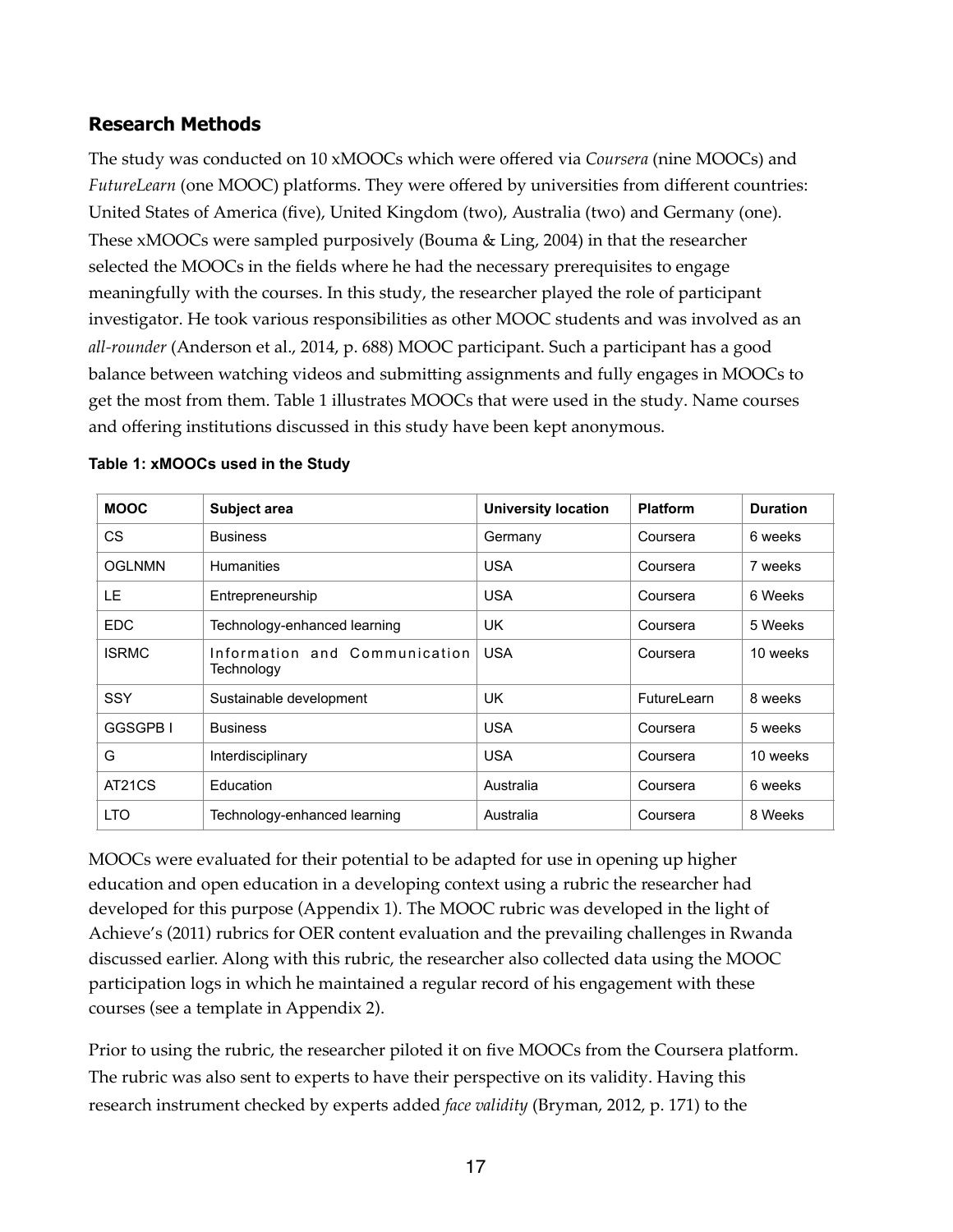research. Bryman (2012) argues that face validity can be achieved by asking people who are experienced or have expertise in the field to judge if the measure appears to reflect the concept concerned or the focus of attention. One of the experts who made such judgment on the rubric had extended experience in open education across different generations of technologies: printbased, radio, TV and online. He also had experience in open and distance learning in developed and developing settings.

The collected data were organised, presented and analysis *by research question* and *by themes* (Cohen, Manion, and Morrison, 2011, pp. 551-552). Creswell's (2014, pp. 197-201) analytical framework that consists of six different stages also informed the analysis:

- 1) The researcher read through collected data that were recorded in the MOOC rubric and the MOOC participation logs.
- 2) Then, he wrote a comprehensive summary for each MOOC.
- 3) He reread the comprehensive summaries, highlighted and commented on MOOC features that can enable adaptation for use in opening up education or contribute to opening up higher education or open education in the specific developing setting of focus (Rwanda).
- 4) Then, he grouped the features in themes that emerged from the data.
- 5) After this categorisation, the researcher developed a storyline on MOOC attributes that would enable or inhibit the contribution of these courses to opening up higher education in the focus context.
- 6) Finally, he discussed the findings in the light of the literature on MOOCs and open education in general.

## **Results**

Although the xMOOCs had common features, they were also different in some respects. The MOOC contents could be based on video materials and assigned readings. The video materials hosted on the Coursera platform were interactive. The students could adjust the speech rate, repeat the videos as much as they wanted and add captions in English. In some MOOCs, these captions were also available in many other languages. Discussion of the learning materials was mainly enabled by the course forum in all the nine MOOCs that were offered via the Coursera platform, and the web comments in SSY that was offered via the FutureLearn platform. In addition to the forum discussion or web comments, Google hangouts were hosted in some MOOCs. Equally, Twitter hashtags were created and shared with the course community in many MOOCs. In some MOOCs, assessment was only based on multiple-choice quizzes and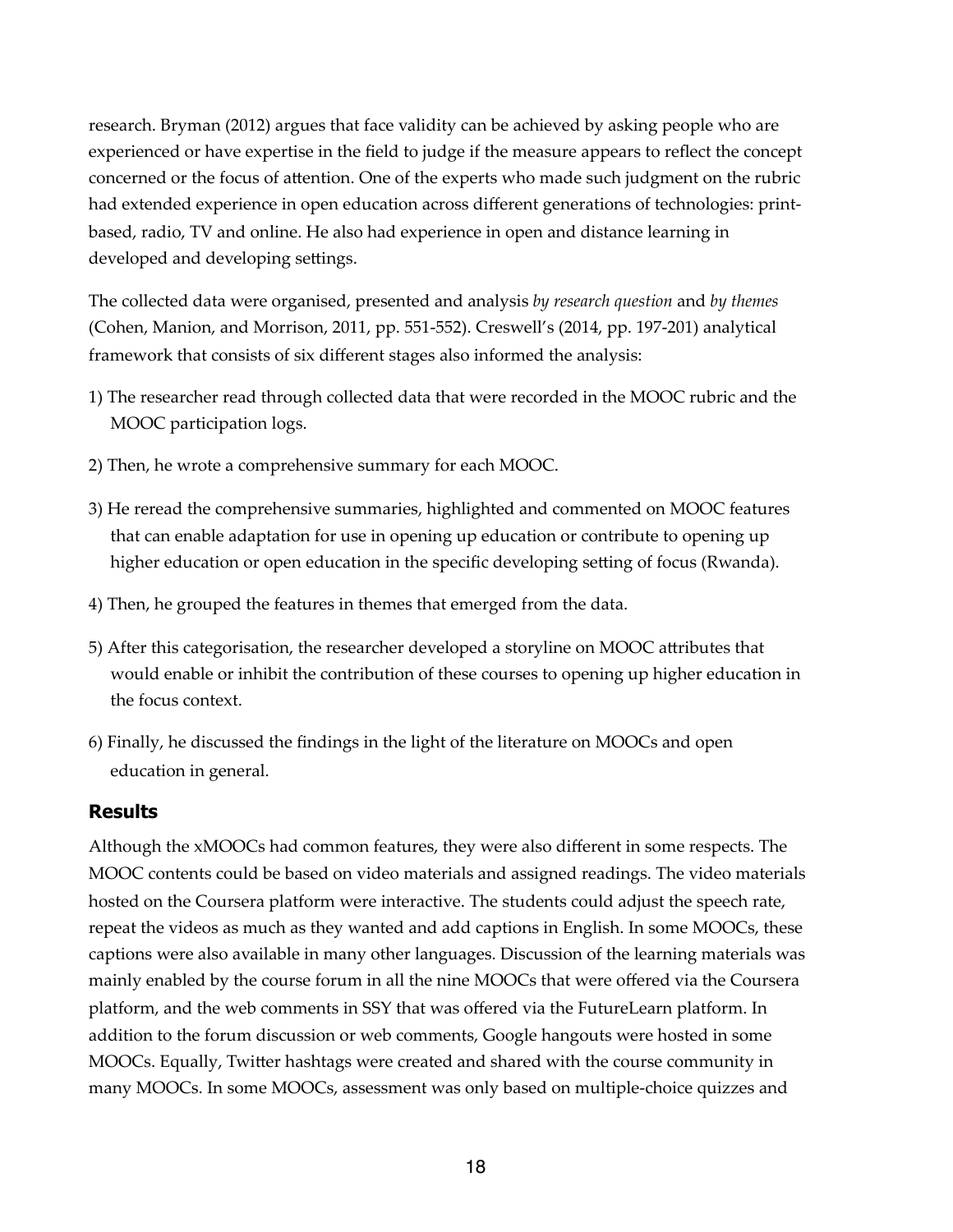final exams that could be attempted multiple times. Assessment in other MOOCs could include peer-reviewed projects, peer-reviewed essays, production and submission of digital artifacts for peer review, and this could be in addition to quizzes and final exams. Participation in the forum discussion contributed to the final grade in some MOOCs. Four to seven hours per week were needed to engage with all learning activities and materials. The researcher's participation varied between 15 and 57 hours per MOOC.

#### **Analysis**

The investigation of MOOCs that could potentially be adapted for use in opening up higher education or contribute to opening up higher education or the *open access* agenda (Weller, 2011, p. 96) in Rwanda was guided by the research question "*Which MOOCs can be adapted for use in opening up higher education in Rwanda?"* Six analytical categories were identified: 1) *learning materials*, 2) *learning activities*, 3) *learning assessment*, 4) *convertibility into formal higher education credit system*, 5) *scalability,* and 6) *licensing and the legal framework*.

#### **Learning Materials**

The nature of learning materials could vary across MOOCs. In OGLNMN, MOOC students learned along with formal students enrolled at the offering university, using same reading materials and meeting in the forum and online game environment. In ISRMC and GGSGPB I, peer-reviewed learning materials and policy documents used by organisations, including governmental institutions, were assigned. Peer-reviewed journal articles, reports and policy documents were also suggested and provided in EDC, SSY, AT21CS and LTO. A diversity of learning materials increased the *content-base* (Lane, 2012) aspect of these MOOCs. In CS and G, similar materials were suggested but they were to be purchased by learners who wanted to have access to them.

Peer-reviewed learning materials and policy documents used by governmental institutions were also assigned in LE. Unlike in other MOOCs, however, the relevance of the materials assigned in this MOOC was limited to the USA and mostly the state of Illinois in which the offering university is based. This limitation could have been mitigated by assigning learners from other settings to find related materials that are relevant to their respective settings. Materials that are specifically relevant to each country exist and this is an opportunity that could have been exploited to make the course more relevant to learners across settings (Nkuyubwatsi, 2014a).

#### **Learning Activities**

There was also a cross-MOOC variety in learning activities. Activities in some MOOCs, mainly, CS, LE and ISRMC consisted of watching lecture videos, reading assigned materials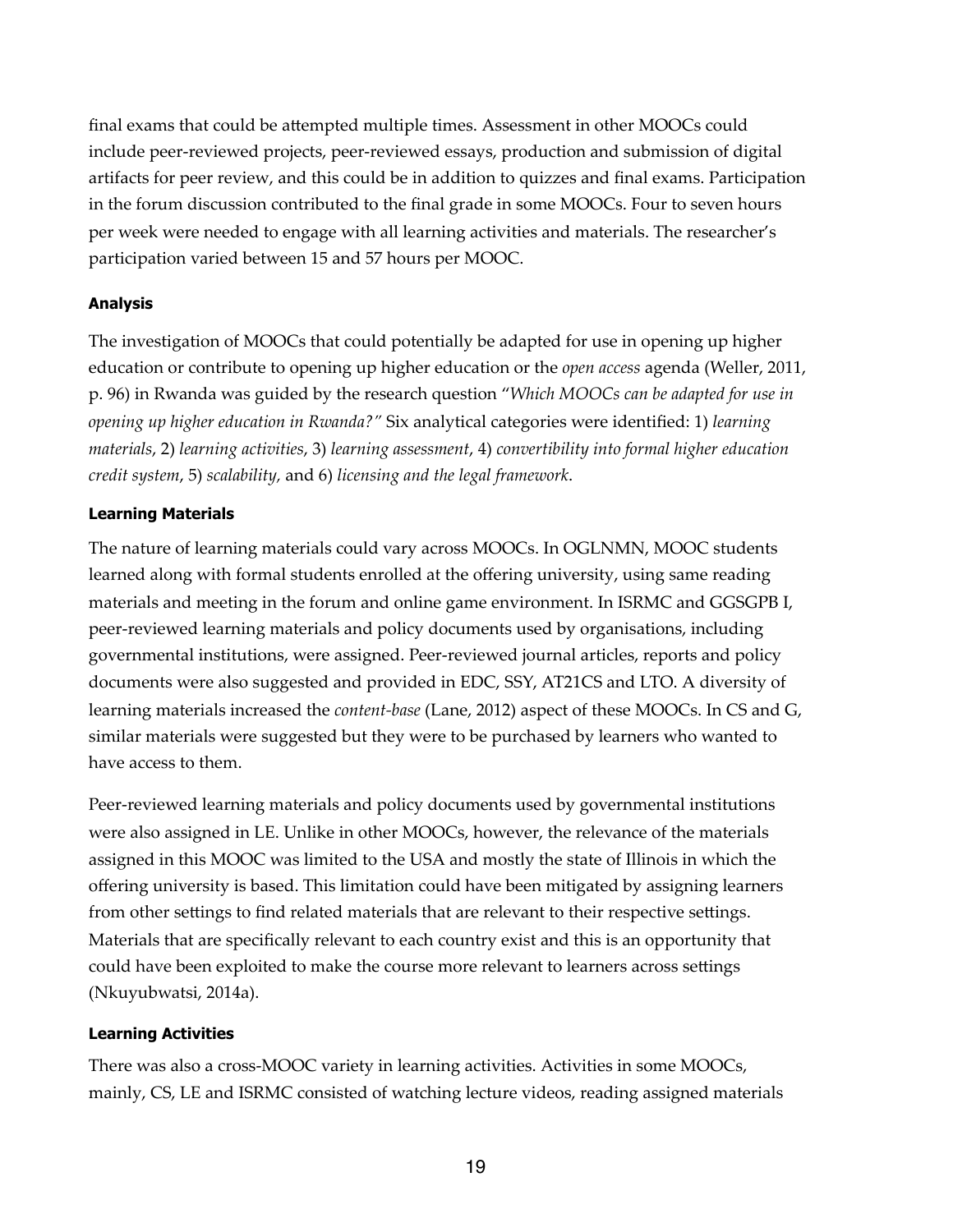and participation in the forum. SSY and GGSGPB I also included self-assessment and reflection on practices related to the course and sharing these reflections on the course website as comments, or in the forum, respectively. Reflection was also a critical component in OGLNMN, AT21CS and LTO. In OGLNMN, reflection was based on the students' experience in a virtual game environment. In AT21CS, students were given recordings of learners who were involved in a collaborative project. Then, they evaluated the level of development of collaborative problem solving competencies using the rubric provided by instructors. Finally, they could reflect on the evaluation process and share this reflection with their peers. As for LTO, reflection was embedded in the course assignment, which required designing projects based on the concepts covered in the course. In these projects, the designer's and other stakeholders' roles had to be explicit. In short, OGLNMN, SSY, G, AT21CS and LTO were richer in the *task-based* aspect (Lane, 2012) thanks to the diversity of activities assigned in these courses.

In some MOOCs, social media played a significant role in learning and supporting learning practices. Twitter hashtags were created and shared with participants in EDC, SSY, G, AT21CS and LTO. In addition, Facebook communities were created in EDC, AT21CS and LTO. These social media are often not formally controlled by instructors, which arguably contributed to the learning autonomy (Conole, 2013, 2014) and flexibility. These social media also increased the *network-based* (Lane, 2012) aspect of these xMOOCs.

## **Learning Assessment in MOOCs**

With the exception of ISRMC in which assessment consisted only of in-video quizzes, assessment in other MOOCs was broadly classified in two categories. In the first category, learning could be assessed via automated quizzes or exams. In this study, this type of assessment is referred to as *retention assessment*. This category of assessment also includes forum posts (with exception of elaborate posts written in the light of specific guidelines) or votes and computer-graded work that contributed to the final grade. In the second category, assessment was based on work submitted by students for peer grading. This type of assessment is referred to as *product assessment* in this study. It includes forum entries that were elaborate and written in the light of specified guidelines and posted for constructive feedback, projects, essays, digital artefacts and any other work submitted for peer-review.

Learning assessment in three Coursera MOOCs exclusively fell in the *retention assessment* category: CS, GGSGPB I and LE. Assessment in OGLNMN, G, AT21CS and LTO overlapped between *retention assessment* and *product assessment*. It consisted of automated quizzes and final exams as well as peer-graded work. As for assessment in EDC, it exclusively fell in the *product*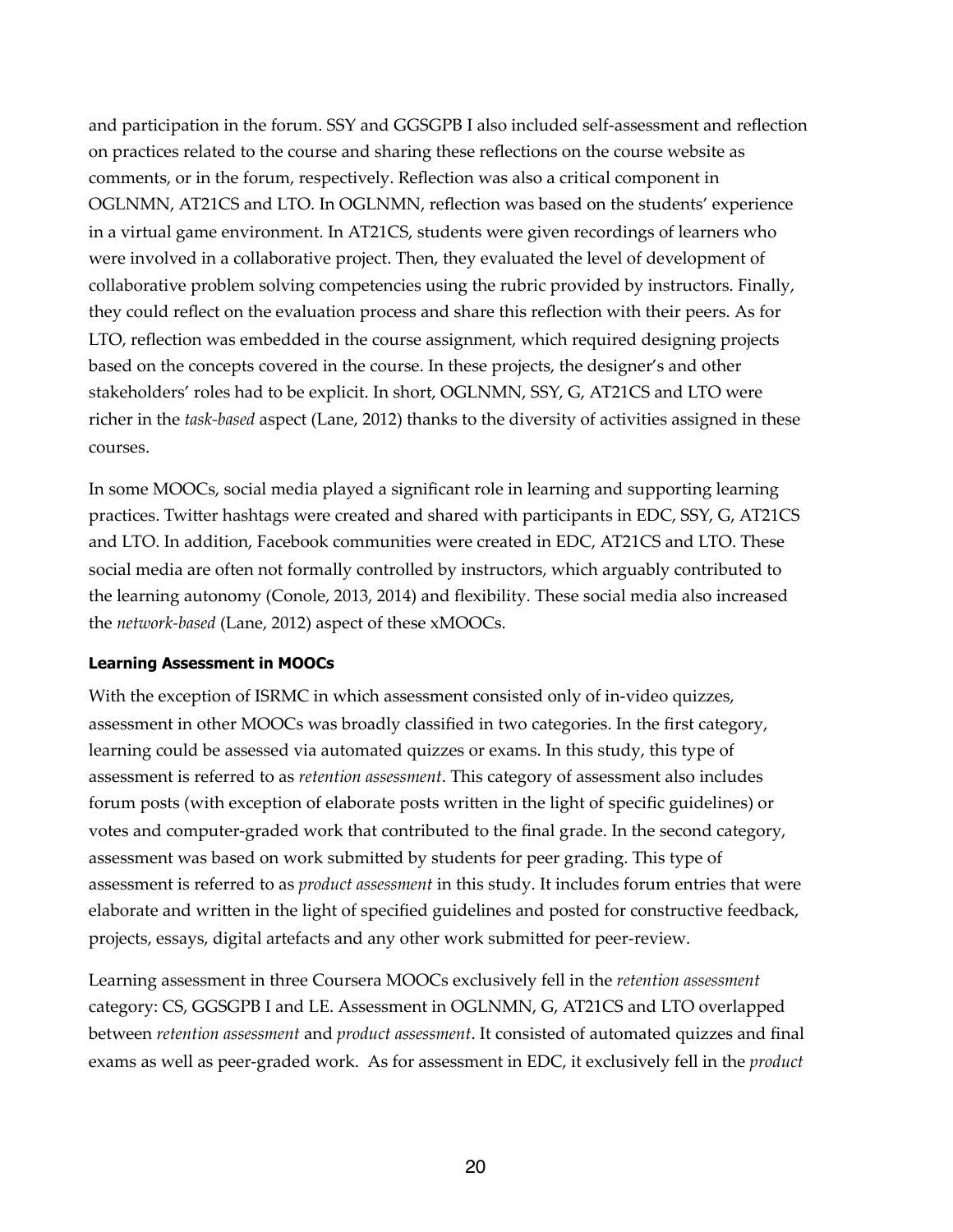assessment category. Learning in this MOOC was only assessed via a digital artefact submitted for peer grading.

## **Convertibility into a Formal Higher Education Credit**

A credit in Rwandan higher education institutions is equivalent to "ten hours of notional student learning effort" (The University of Rwanda, 2014, p. 13). A module weight normally varies between 5 and 20 credits. However, a module may be longer in some circumstances. Most modules consist of several units that may have different credit points, mostly three or four credits per unit.

With exception of LE whose materials had limited cross-setting relevance, all the other MOOCs could be convertible into the credit system used in Rwandan higher education. Based on the time invested in these MOOCs as regularly recorded in the researcher's participation logs, CS, EDC and GGSGPB I were found to be convertible into three credit units in a module. AT21CS was convertible into a four-credit unit. G and OGLNMN were found to be equivalent to five credit units or stand-alone modules of five credits. LTO and SSY were found to be convertible into a six-credit unit and an eight-credit unit respectively. As for ISRMC, it was estimated to be equivalent to a ten-credit unit in a module of 20 or 30 credits or an independent ten-credit module. Table 2 illustrates the basis on which this convertibility was estimated.

| <b>MOOC</b>   | Hours the researcher invested                                                                          | <b>Estimate number of credits</b>      |
|---------------|--------------------------------------------------------------------------------------------------------|----------------------------------------|
| CS            | 29                                                                                                     | 3                                      |
| <b>OGLNMN</b> | 46                                                                                                     | 5                                      |
| LE.           | 15                                                                                                     | <b>NA</b>                              |
| <b>EDC</b>    | 27                                                                                                     | 3                                      |
| <b>ISRMC</b>  | 44 (Readings in week 1 required more than 6<br>hours per week. Reading in other weeks were<br>skipped) | Estimate of 10 credits (with readings) |
| <b>SSY</b>    | 53 (on 70% of activities)                                                                              | 8                                      |
| GGSGPB I      | 26                                                                                                     | 3                                      |
| G             | 44                                                                                                     | 5                                      |
| AT21CS        | 38                                                                                                     | 4                                      |
| <b>LTO</b>    | 57                                                                                                     | 6                                      |

**Table 2: The Convertibility of xMOOCs into Rwandan Higher Education Credit System**

## **The Scalability of MOOCs**

The number of course participants was shared in six of the ten xMOOCs: CS, OGLNMN, EDC, G, AT21CS and LTO. As indicated in Table 3, the number of participants who enrolled in the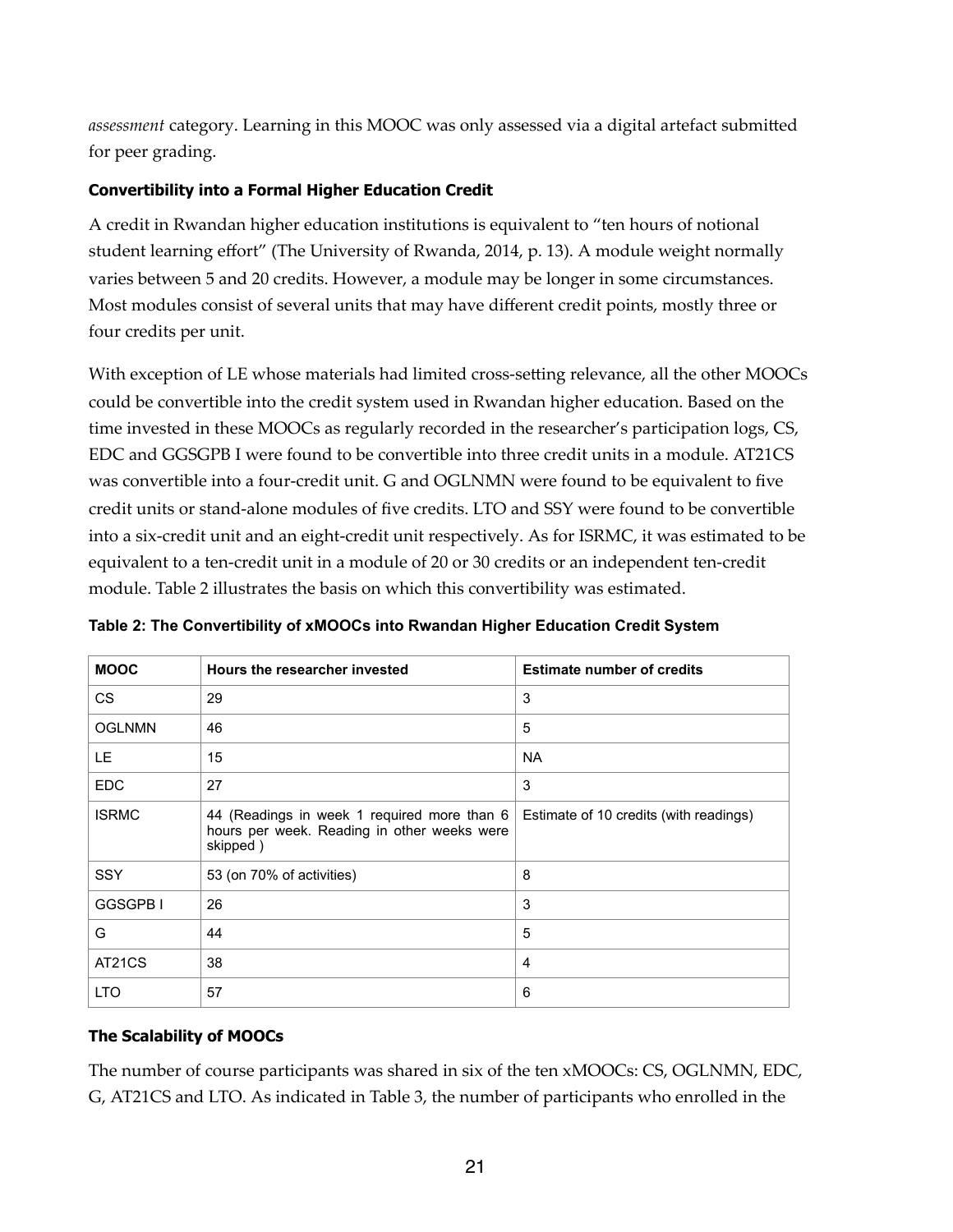six MOOCs varied from about 16,000 to over 70,000 students. It is worth noting that these figures included all individuals who enrolled in the courses regardless of their intentions: *viewers*, *all-rounders*, *collectors*, *bystanders*, etc. (Anderson et al., 2014). The exact numbers of *allrounders* who invested seriously in learning activities and assessment and their completion rates were not available.

| <b>MOOC</b>   | <b>Enrollment</b> |
|---------------|-------------------|
| <b>CS</b>     | About 70,000      |
| <b>OGLNMN</b> | Over 44,000       |
| <b>EDC</b>    | 20,232            |
| G             | Over 70,000       |
| AT21CS        | About 16,000      |
| <b>LTO</b>    | About 16,000      |

#### **Table 3: Gross Enrolment in Six xMOOCs**

#### **Licensing and the Legal Framework**

The content in eight MOOCs was copyrighted under *All rights reserved*. The reuse of this content requires written permission from Coursera, which apparently held the copyright for the content of MOOCs provided via this platform. In this way, the use of the content beyond the individual level is as restricted as any other materials copyrighted under *All rights reserved*. In LTO, 85 of 93 videos were copyrighted under Creative Commons licences. These included 63 videos, 67.74 percent of all videos, copyrighted under Creative Commons Attribution Non-Commercial (CC BY-NC) and 22 videos, 23.65 percent of all videos, copyrighted under Creative Commons Attribution Non-Commercial No Derivative CC BY-NC-ND. That makes a proportion of more than 91 percent of open licensing on the course lecture videos. In addition to these video materials, the learning content presented in textual format, either as web materials or PowerPoint slides saved in PDF files was copyrighted under CC BY-NC as highlighted on the *Course Design and FAQs* course web page. Learning materials in SSY were also openly licensed: they were released under the Creative Commons Attribution Non-Commercial Share Alike licence (CC BY-NC-SA UK 2.0). Table 4 summarises results across the six analytical categories.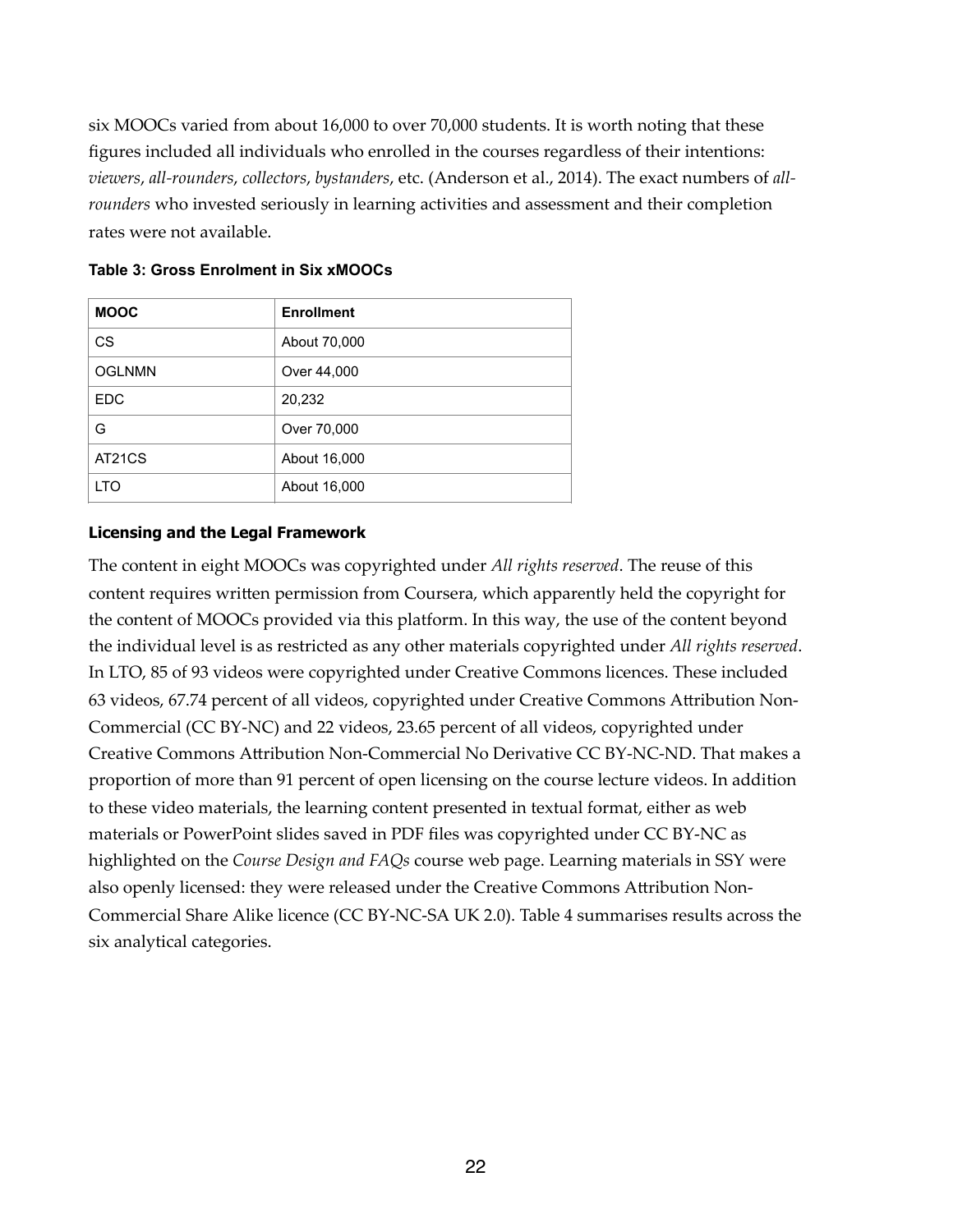#### **Table 4: Summary of Results**

| <b>Analytical Category</b>                | <b>Findings</b>                                                                                                                                                                                                                                                                                        |  |  |  |
|-------------------------------------------|--------------------------------------------------------------------------------------------------------------------------------------------------------------------------------------------------------------------------------------------------------------------------------------------------------|--|--|--|
| Learning materials                        | Lecture videos: all MOOCs<br>Reading materials (free of charge): OGLNMN, ISRMC, GGSGPB I, EDC, SSY, AT21CS<br>and $1TQ$ .<br>Optional reading materials (to be purchased): CS and G.<br>Reading materials with limited cross-setting relevance: LE.                                                    |  |  |  |
| Learning activities                       | Watching lecture videos, reading assigned materials and participation in the forum: all<br><b>MOOCs</b><br>Self-assessment: SSY and GGSGPB L<br>Reflection: SSY, GGSGPB I, OGLNMN, AT21CS and LTO.<br>Participation in learning communities mediated via social media: EDC, SSY, G, AT21CS<br>and LTO. |  |  |  |
| Learning assessment                       | Retention assessment: CS, GGSGPB I and LE.                                                                                                                                                                                                                                                             |  |  |  |
|                                           | Product assessment: EDC                                                                                                                                                                                                                                                                                |  |  |  |
|                                           | Hybrid assessment (both retention assessment and product assessment): OGLNMN, G,<br>AT21CS and LTO.                                                                                                                                                                                                    |  |  |  |
| Convertibility into<br>credit system      | 3 to 10 credits                                                                                                                                                                                                                                                                                        |  |  |  |
| Scalability                               | 16,000-70,000 students                                                                                                                                                                                                                                                                                 |  |  |  |
| Licensing and $\text{legal}$<br>framework | Open licence: SSY (100%) and LTO (over 90%)<br>All right reserved: CS, ISRMC, G, GGSGPB I, OGLNMN, AT21CS, EDC, LE                                                                                                                                                                                     |  |  |  |

## **Conditions for xMOOCs to Contribute to Opening up Higher Education in Rwanda**

The study moved beyond the identification of xMOOCs that could potentially contribute to opening up higher education to the discussion of conditions for this contribution to occur. In the light of the research question "*How can these courses be used in Rwanda to open up higher education?*", findings in the six analytical categories were contrasted to the technological challenges in Rwanda earlier discussed. The discussion overlaps between two themes: *policy environment* and *open scholarship* (Weller, 2014; Veletsianos & Kimmons, 2012; Nkuyubwatsi et al., 2015). An extensive investigation on policy environment and the willingness to engage in open scholarship in Rwanda has already been conducted, and some of the results were published in Nkuyubwatsi et al. (2015). However, in the current study, it was also worth exploring briefly the enabling policy environment and open scholarship practices that would enable MOOCs' contribution to opening up higher education (the *open access* agenda) and open education (the *lifelong learning* agenda) in under-resourced settings.

On *policy environment*, the *open access* agenda may need to be championed, with the explicit goal of cutting down the cost of higher education and reaching underprivileged learners. Accessibility of openly licensed content may not contribute to opening up education if there is no strategy to use those resources to offer cost-effective education. This *open access* agenda may be coupled with open education policies that spur innovations in using limited resources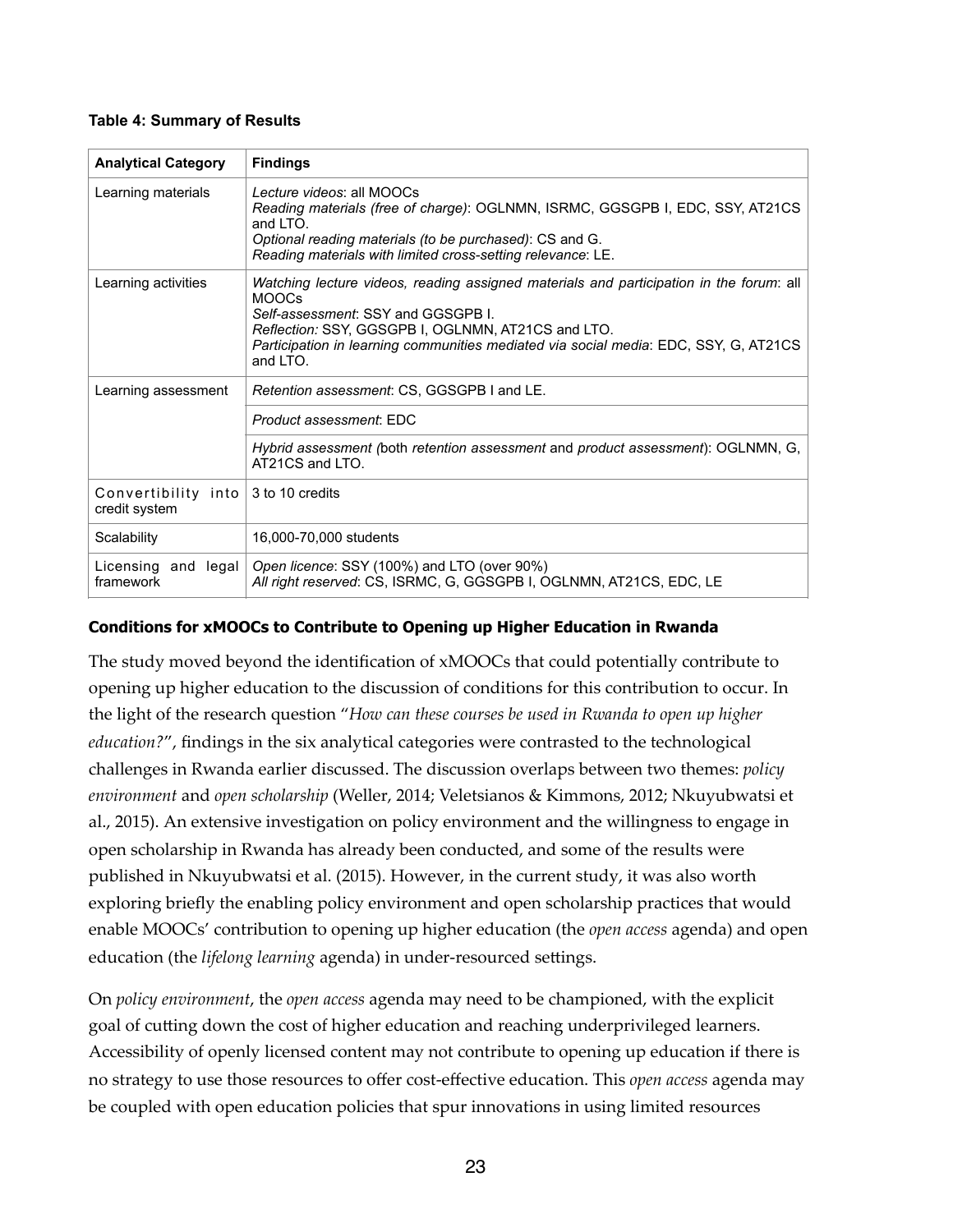available in Rwanda to scale up higher education opportunities. A participatory approach that engages all stakeholders concerned, including potential open learners, academics, institutional leaders and policy makers is most preferred. To trigger academics' engagement in adaptation and enhancement of the MOOC content and MOOC-based open learning assessment, the policy would recognise and validate these open educational practices. Equally, the policy would need to envisage strategies for assessing open learning for credit to catalyse open learners' engagement in open learning practices based on the xMOOC content.

With regard to *open scholarship*, learners and academics would need to embrace practices that revolve around open learning and supporting open learning based on openly licensed content. For their part, learners would need to develop self-determined open learning practices and attitudes. Nkuyubwatsi (2015) outlines such practices and attitudes. Self-determined open learning practices may include independent use of openly licensed content in personal learning, decision making on personal learning, setting learning goals, planning personal learning processes, focusing, managing and controlling personal learning, prioritising as well as continuing assessment of personal learning progress. Self-determined open learning attitudes include independence, passion, dedication, perseverance and management of failure as a learning tool that does not inhibit moving on. Learners may also need to engage in open learning networks supported by social media, especially the ones that are enabled by mobile applications. As for academics, they would engage in finding and adaptation of open learning materials and using these materials to enhance MOOC content. They would also engage in lifelong learning that would take place in different MOOCs that relate to open, digital, virtual and distance education as well as local and global networks that may be created and run via social media. Academics may also use social media to support open learning practices.

## **Discussion**

MOOCs offer access to learning opportunities and a plethora of learning resources to students who are enrolled in these courses. This access is offered for free, which would constitute an opportunity for learners in under-resourced settings such as Rwanda. OGLNMN was also taught to students at the offering university and MOOC students were assigned the same materials as students at the university. In this case, self-determined learners (Hase & Kanyon, 2001; Anderson, 2010; Canning, 2010; Canning & Callan, 2010; Blaschke, 2012) could possibly benefit from these resources in a similar or comparable way as on-campus students. Materials assigned in many MOOCs include peer-reviewed academic articles, policy documents used by high profile organisations, book chapters and other credible resources. Access to these resources may be a privilege which most learners in under-resourced settings do not have.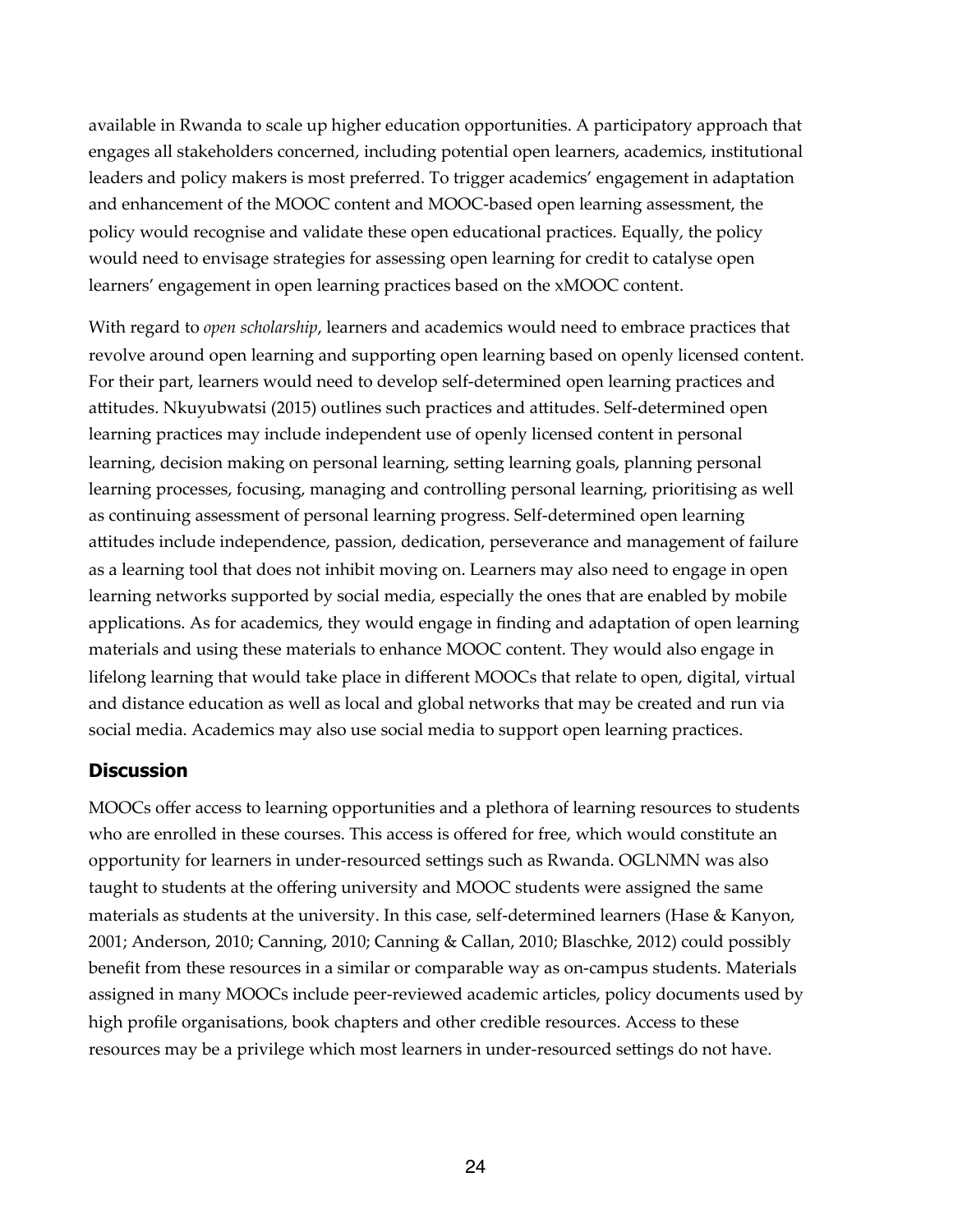The use of social media in MOOCs challenges common knowledge and assumptions about these courses. In this regard, the most familiar classification that compares xMOOCs to cMOOCs (Rodriguez, 2012) does not seem to delineate accurately the boundaries between the two types of MOOCs. This classification has already been criticised as simplistic (Conole, 2013, 2014). EDC harnesses features of both xMOOCs and cMOOCs and learning in LTO was significantly enabled by social media. Blom et al. (2013) argue that MOOCs can enable both individual and social learning. This diversity in learning was especially enabled by the use of social media in many MOOCs.

Assessment in some MOOCs moved beyond the automated multiple-choice questions (MCQs). OGLNMN, EDC, G, AT21CS and LTO assessed more complex skills beyond the basic knowledge assessed via MCQ quizzes, which may have dominated early xMOOCs (Daniel, 2012). In these MOOCs, assessment included projects, assignments or digital artefacts that were submitted for constructive feedback. Provision of constructive feedback to peers, and receiving constructive feedback from peers, are important practices in a professional world. OGLNMN, EDC, G, AT21CS and LTO offered learners an opportunity to develop related competences.

This improvement in MOOC assessment may, however, still not be enough to catalyse recognition and credit to learning accomplished via these courses. Invigilated examination for assessing learning accomplished via MOOCs has been recommended as a precondition for awarding credit to successful learners (Cisel, n.d.; Kopp, Ebner, & Dofer-Novak, 2014; Verstelle, Schreuder & Jelgerhuis, 2014; Iversity, 2013). For administration of this examination, learners who are not formally enrolled in higher education institutions may be required to pay an examination processing fee (Iversity, 2013) or certification fee (Harishankar, 2012). With an agenda to open up higher education, this fee may be a fraction of the tuition fee in institutions located in the context of application. Such a trusted assessment could possibly be used to recognise accomplishment from open learning practices. Many authors argue that such recognition can lead to learners' engagement in open learning practices (Lane & Van Dorp, 2011; Yuan & Powell, 2013; Kopp et al., 2014; Mulder, 2015).

Recognition of learning accomplished via MOOCs can be challenging to MOOC providers who champion attracting MOOC students to campus-based fee-bearing courses as their main agenda. However, those whose achievement of equity, inclusion, social justice, quality, diversity and social mobility (EADTU, 2014; Home, 2014) may see value in the recognition of learning accomplished via MOOCs and other open learning practices. Equally, recognition of accomplishment from open learning via MOOCs can create value for stakeholders who have a tradition of offering higher education free of charge (Heller & Rogers, 2006; Kopp et al., 2014;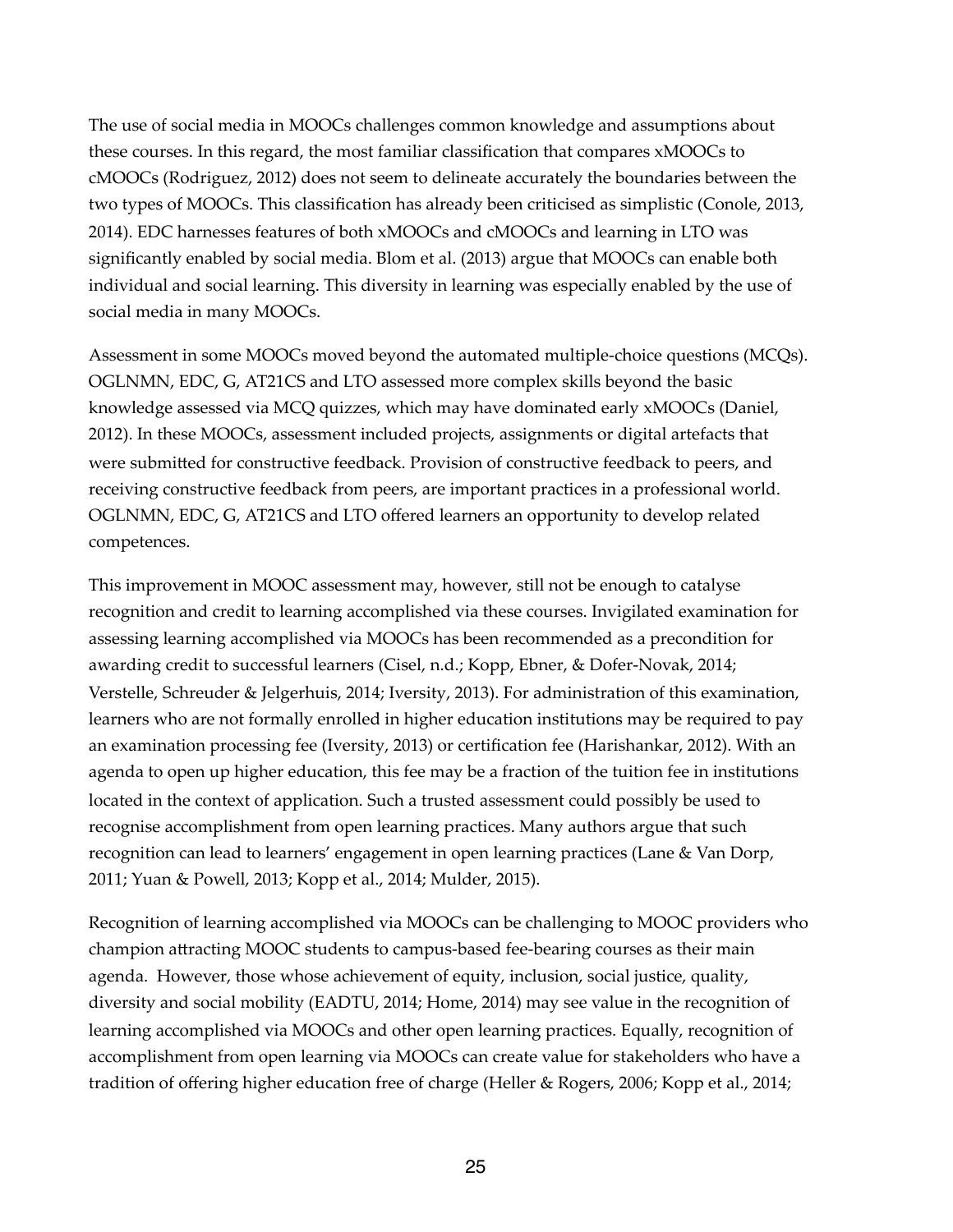Andrei, 2014) or at a low price (Spinu, 2013). Credit on learning accomplished via MOOCs and measures to ensure quality learning from these courses have already been recommended in different countries (Kopp et al., 2014; Kjeldstad et al., 2014). Some institutions have also started exploring this opportunity (Blom, et al., 2013; Iversity, 2013; University of Nicosia, 2014). For MOOCs and their model to be adopted into mainstream education, their fit within the existing system may need to be established. In this study, the fit of MOOCs within the higher education credit system in Rwanda could be estimated based on the amount of time spent on course activities, which was recorded in the researcher's MOOC participation logs.

MOOCs are highly scalable and their model has the potential to contribute to opening up education to more people. The scalability in MOOCs is seemingly enabled by the electronic nature of the resources in these courses. According to Weller (2011), learning resources that are available in electronic format are *non-rivalrous* in that access to them and their use do not happen at the expense of other users. The non-rivalrousness of electronic resources is increased by open licences (Nkuyubwatsi, 2015). In this study, only SSY and LTO had learning materials that were openly licensed. In addition to the permission to download the resources for personal use granted in other MOOCs, SSY and LTO offered the permission to reuse, revise, remix and redistribute the content.

## **The potential direct contribution of xMOOCs to opening up higher education in Rwanda: The open access agenda**

Two xMOOCs, SSY and LTO, were found to have the potential to be adapted for direct use in opening up higher education in Rwanda. The content in SSY and LTO was openly licensed, which enables legal adaptation, revision, and enhancement in a way that is responsive to the learning setting circumstances. For instance, audio files can be created from the video contents that allow derivative work. The derivative audio files can be redistributed to reach learners who do not have access to the good quality Internet access needed to stream and download video MOOC materials, and those who do not have access to the Internet at all. Rwanda has a low level of Internet access (Matherly, 2014; National Institute of Statistics of Rwanda, 2014). Audio recordings can be stored on memory cards, and exchanged from memory card to memory card to be played via learners' mobile phones. Audio recording can also be played via radio devices that have audio recording players. Such devices are affordable in Rwanda. As for textual content, it can be legally printed out and duplicated to reach similar learners.

Tutorial support around the content could possibly be organised with a combination of technologies: broadcasting, mobile phones and social media. Such support would be responding to students/ learners' needs rather than presenting the content through lectures. In addition to tutorial support, learners would need to be assessed to determine whether they meet standards required for credit. Such an assessment is one of the open educational services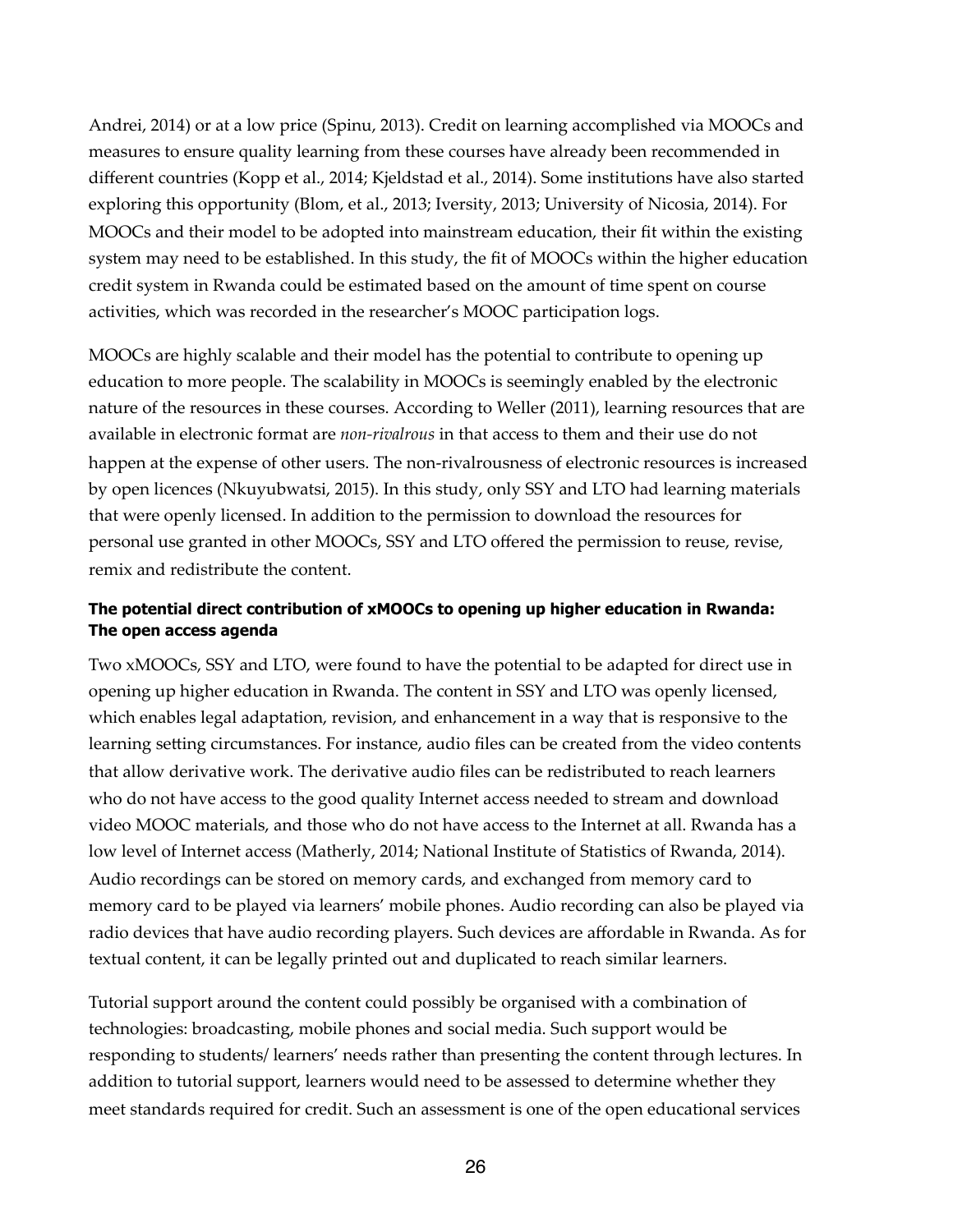(Jacobi & Woert, 2012; Woert, 2012; Ouwehand, 2012; Valkenburg, 2012). These services may be critical to enhancing learners' engagement with the open content from SSY and LTO.

## **The potential indirect contribution of xMOOCs to opening up higher education in Rwanda: The open access agenda**

EDC can contribute indirectly to opening up higher education in Rwanda which would still serve the *open access* agenda (Weller, 2011). This MOOC can be beneficial to stakeholders in Rwandan higher education who want to develop their familiarity with concepts and practices related to opening up higher education. LTO is also well suited for such contribution, which is additional to its possible direct contribution enabled by open licences on most of its content. For such contribution to occur, those who want to hone their competencies in practices that contribute to opening up higher education would enrol in the courses and participate as *allrounders* (Anderson et al., 2014) who want to take most from the courses.

## **The potential direct contribution of xMOOCs to open education in Rwanda: The lifelong learning agenda**

With the exception of LE in which the relevance of most content was limited to the state and country of the offering university, other MOOCs may be beneficial to Rwandan lifelong learners. These learners may participate in these courses and related global learning communities and/or create and participate in local learning networks (Nkuyubwatsi, 2014a). It is worth noting that the contribution of MOOCs to the *lifelong learning* agenda is more likely to be directly beneficial to those who are already educated or have means for further education or professional development. MOOCs have already been reaching such learners (Alcorn, Christensen & Emanuel, 2014; EADTU, 2014; Guo & Reinecke, 2014; Grainger, 2013; Ostrow, 2013). This should not be surprising, since most MOOCs were designed in societies that may have shifted attention from the *open access* agenda to the *lifelong learning* agenda (Weller, 2011). If Rwandan lifelong learners who would benefit from MOOCs enhance their professionalism and improve service delivery thanks to MOOC participation, underprivileged people they serve may also benefit indirectly.

## **Conclusion**

The low level of reach and impact of xMOOCs in developing settings is mainly associated with the nature of these courses, which is not compatible with the technological infrastructure available in those settings. This challenge may possibly be overcome if the MOOC content is openly licensed to enable the creation of derivative work that can be disseminated in a way that is responsive to contextual challenges. In this study, only two out of ten xMOOCs had content that was openly licensed and most of this content legally allowed derivative work.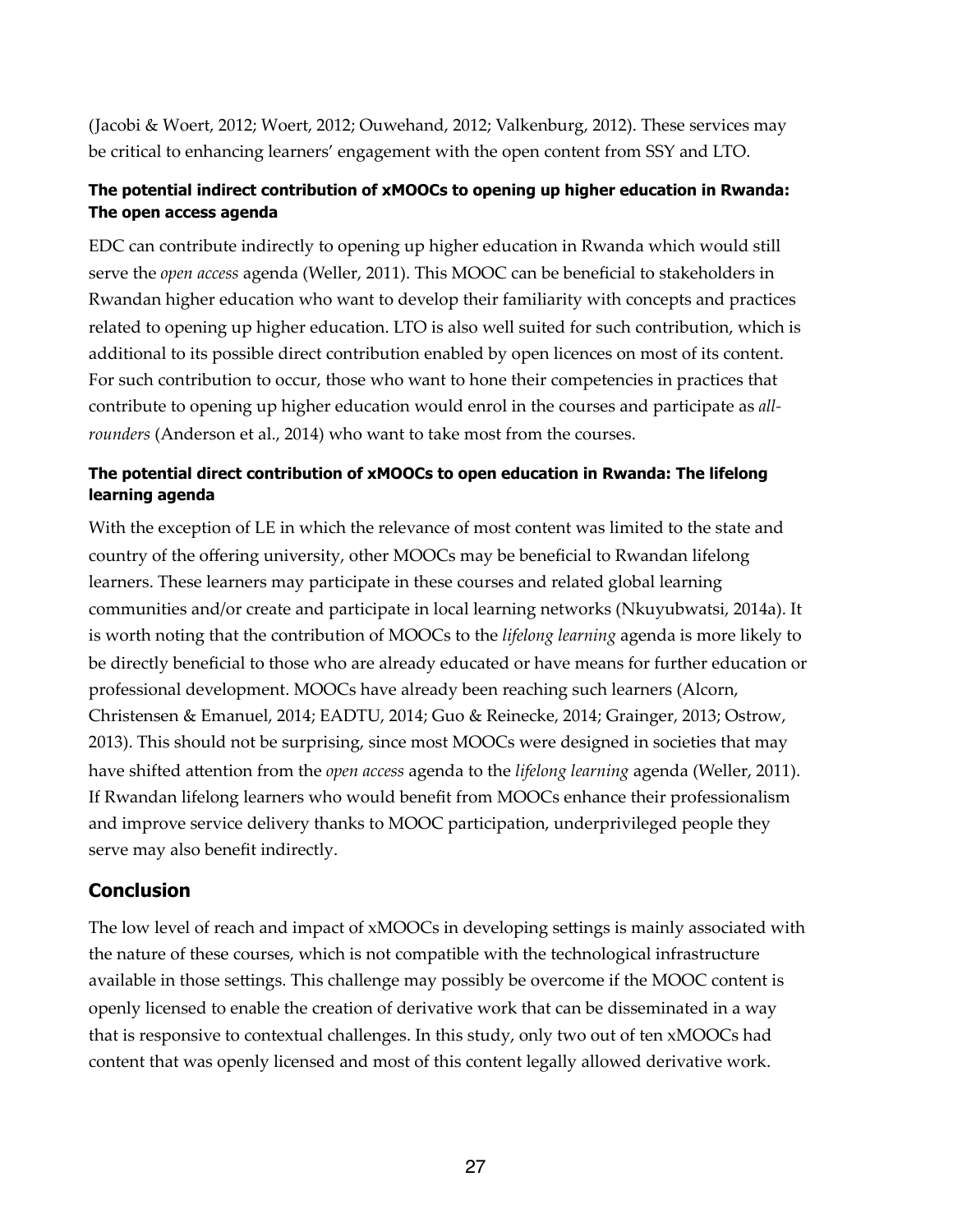Innovations in reuse, remix, repurposing and redistribution of the openly licensed xMOOC content that allow derivative work in a way that responds to challenges in under-resourced context may increase the reach and impact of these courses. MOOCs that have openly licensed content may be adapted for direct use in opening up higher education in underprivileged settings, within the *open access* agenda. For this to occur, this agenda many need to be established among priorities in those settings. Using openly licensed MOOC content in opening up higher education in underprivileged settings may also depend on effective policies that encourage open scholarship. By adopting open scholarship, learners would engage in selfdetermined open learning practices. As for academics, they may participate in adaptation and enhancement of MOOC content, assessment of open learning accomplishment for credit and continuing professional development via local and global networks.

Educators and other lifelong learners in underprivileged settings may also directly benefit from xMOOCs that are not openly licensed within the *lifelong learning* agenda. Nine of the ten MOOCs investigated were found to have the potential to offer that benefit. These MOOCs would mainly be beneficial to those who are already privileged, as it has been argued in a diversity of MOOC literature. Yet, taking some MOOCs within the *lifelong learning* agenda may indirectly contribute to the *open access* agenda if the MOOCs taken help the lifelong learners develop competencies needed for opening up higher education. In the current study, two MOOCs were found to have the potential to make such an indirect contribution.

**Acknowledgment:** The researcher is deeply indebted to Professor Gráinne Conole and Professor David Hawkridge for a review of versions of the rubric used in this study and the constructive comments they provided. The researcher would also like to express his gratitude to Dr. Evode Mukama, Dr. Pamela Rogerson-Revell and the anonymous reviewers for their constructive comments on drafts of this article.

## **References**

- Achieve. (2011). *Rubrics for evaluating Open Educational Resource (OER) objects.* Retrieved January 11, 2015, from http://www.achieve.org/files/AchieveOERRubrics.pdf
- Alcorn, B., Christensen, G., & Emanuel, J.E. (2014, January 4). Who takes MOOCs?: For Higher Education, the Devil is in the Data. *New Republic*. Retrieved May 6, 2015, from http:// www.newrepublic.com/article/116013/mooc-student-survey-who-enrolls-online-education
- Anderson, T. (2010). Theories for Learning with Emerging Technologies. In G. Veletsianos (Ed.), *Emerging technologies in distance education* (pp. 23-39). Edmonton: Athabasca University Press. Retrieved May 13, 2015, from http://www.aupress.ca/books/120177/ebook/02\_Veletsianos\_2010-Emerging\_Technologies\_in\_Distance\_Education.pdf
- Anderson, A., Huttenlocher, D., Kleinberg, J., & Lescovec, J. (2014). Engaging with Massive Open Online Courses. *Proceedings of the 23rd International Conference on World Wide Web* (pp. 687-698). Retrieved May 10, 2015, from http://dl.acm.org/citation.cfm?id=2568042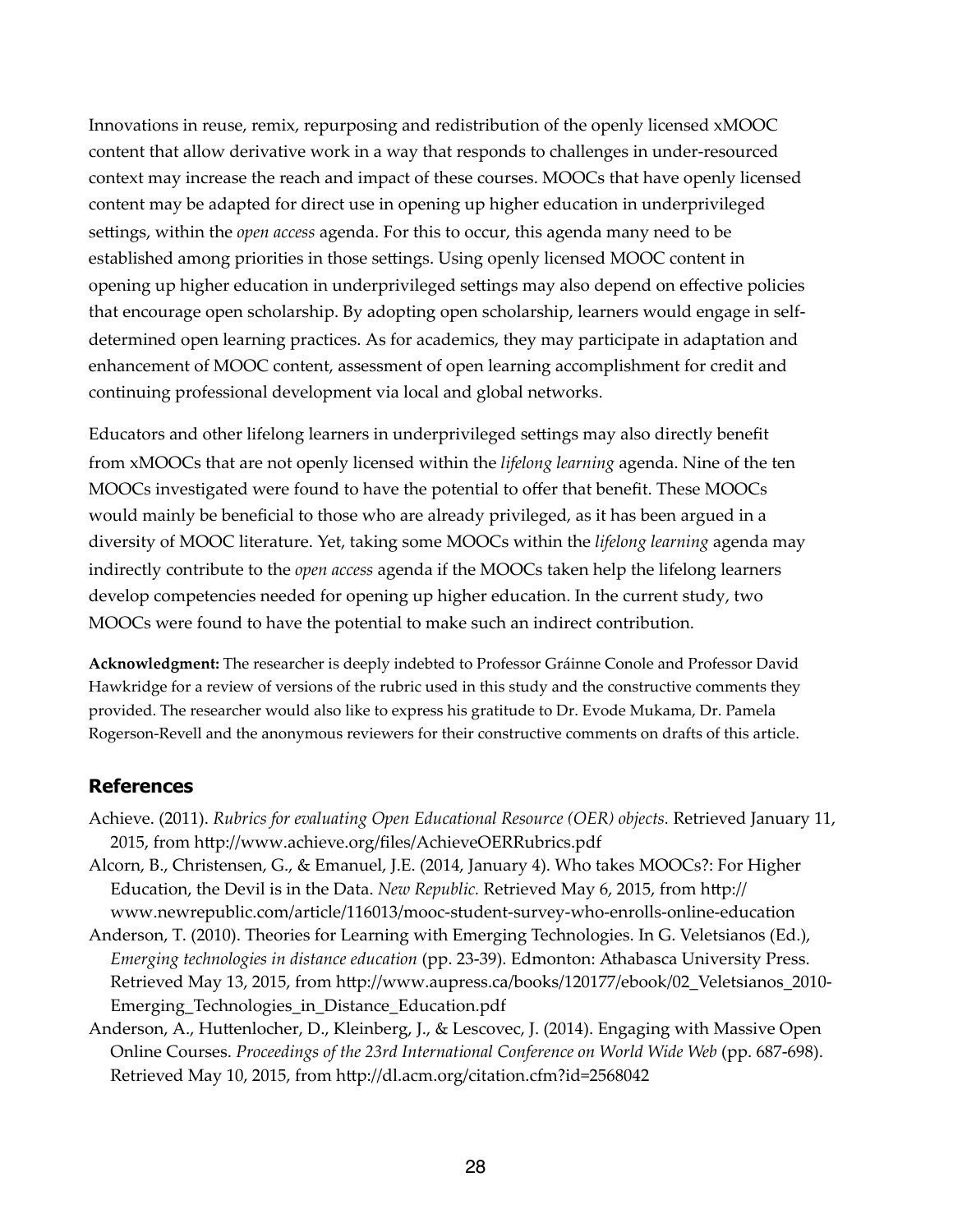- Andrei, M. (2014, October 1). Germany removes university fees: What we should learn from that. *ZME Science*. Retrieved May 8, 2015, from http://www.zmescience.com/other/germany-educationfees-01102014/
- Blaschke, L. M. (2012). Heutagogy and Lifelong Learning: A Review of Heutagogical Practice and Self-determined Learning. *The International Review of Research in Open and Distance Learning, 13*(1), 56-71. Retrieved May 1, 2015, from http://www.irrodl.org/index.php/irrodl/article/view/1076/2113
- Blom, J., Verma, H., Li, N., Skevi, A., & Dillenbourg, P. (2013). MOOCs are More Social than you Believe. *eLearning Papers*. Retrieved May 5, 2015, from https://oerknowledgecloud.org/sites/ oerknowledgecloud.org/files/From-field\_33\_1.pdf
- Bouma, D.G., & Ling, R. (2004). *The research process* (5th ed.). Victoria: Oxford University Press.
- Bryman, A. (2012). *Social research methods* (4th ed.). Oxford: Oxford University Press.
- Canning, N. (2010). Playing with Heutagogy: Exploring Strategies to Empower Mature Learners in Higher Education. *Journal of Further and Higher Education, 34*(1), 59-71.
- Canning, N., & Callan, S. (2010). Heutagogy: Spirals of Reflection to Empower Learners in Higher Education. *Reflective Practice, 11*(1), 71-82.
- Cisel, M. (n.d). *Guide du MOOC*. Retrieved May 4, 2015, from http://www.france-universitenumerique.fr/IMG/pdf/guide\_mooc\_complet\_vf.pdf
- Cohen, L., Manion, L., & Morrison, K. (2011). *Research methods in education* (7th ed.). Oxon: Routledge.
- Conole, G. (2013). MOOCs as Disruptive Technologies: Strategies for Enhancing the Learner Experience and Quality of MOOCs. *Revista de Educación a Distancia*. Retrieved May 3, 2015, from http://www.um.es/ead/red/39/conole.pdf
- Conole, G. (2014). A New Classification for MOOCs. *International Journal for Innovation and Quality in*  Learning. Retrieved May 3, 2015, from http://papers.efquel.org/index.php/innoqual/article/view/164
- Creswell, W.J. (2014). *Research design: Qualitative, quantitative, and mixed methods approaches* (4th ed.). Los Angeles: Sage.
- Daniel, J.S. (2012). Making Sense of MOOCs: Musing in a Maze of Myth, Paradox and Possibility. *Journal of Interactive Media in Education.* Retrieved May 4, 2015, from http://jime.open.ac.uk/articles/ 10.5334/2012-18/
- EADTU. (2014). *Porto declaration on European MOOCs: Europe must seize this moment to grab the opportunities offered by MOOCs.* Retrieved May 3, 2015, from http://home.eadtu.eu/images/News/ Porto\_Declaration\_on\_European\_MOOCs\_Final.pdf
- Grainger, B. (2013). *Massive Open Online Course (MOOC) report*. Retrieved May 4, 2015, from http:// www.londoninternational.ac.uk/sites/default/files/documents/mooc\_report-2013.pdf
- Guo, J.P., & Reinecke, K. (2014). Demographic Differences in How Students Navigate through MOOCs. *Proceedings of the First ACM Conference on Learning* (pp. 21-30). Retrieved May 5, 2015, from https://groups.csail.mit.edu/uid/other-pubs/las2014-pguo-demographic.pdf
- Harishankar, V.B. (2012). Tracing the Trajectory of OER in India: Reflection on Three Initiatives. In J. Glennie, K. Harley, N. Butcher, & T.V. Wyk (Eds), *Open Educational Resources and changes in higher education: Reflection from practice* (pp. 41-56). Vancouver: Commonwealth of Learning.
- Hase, S., & Kenyon, C. (2001). *From andragogy to heutagogy*. Retrieved May 4, 2015, from http:// www.psy.gla.ac.uk/~steve/pr/Heutagogy.html
- Heller, E.D., & Roger, R. K. (2006). Shifting the Burden: Public and Private Financing of Higher Education in the United States and Implications for Europe. *Tertiary Education and Management,*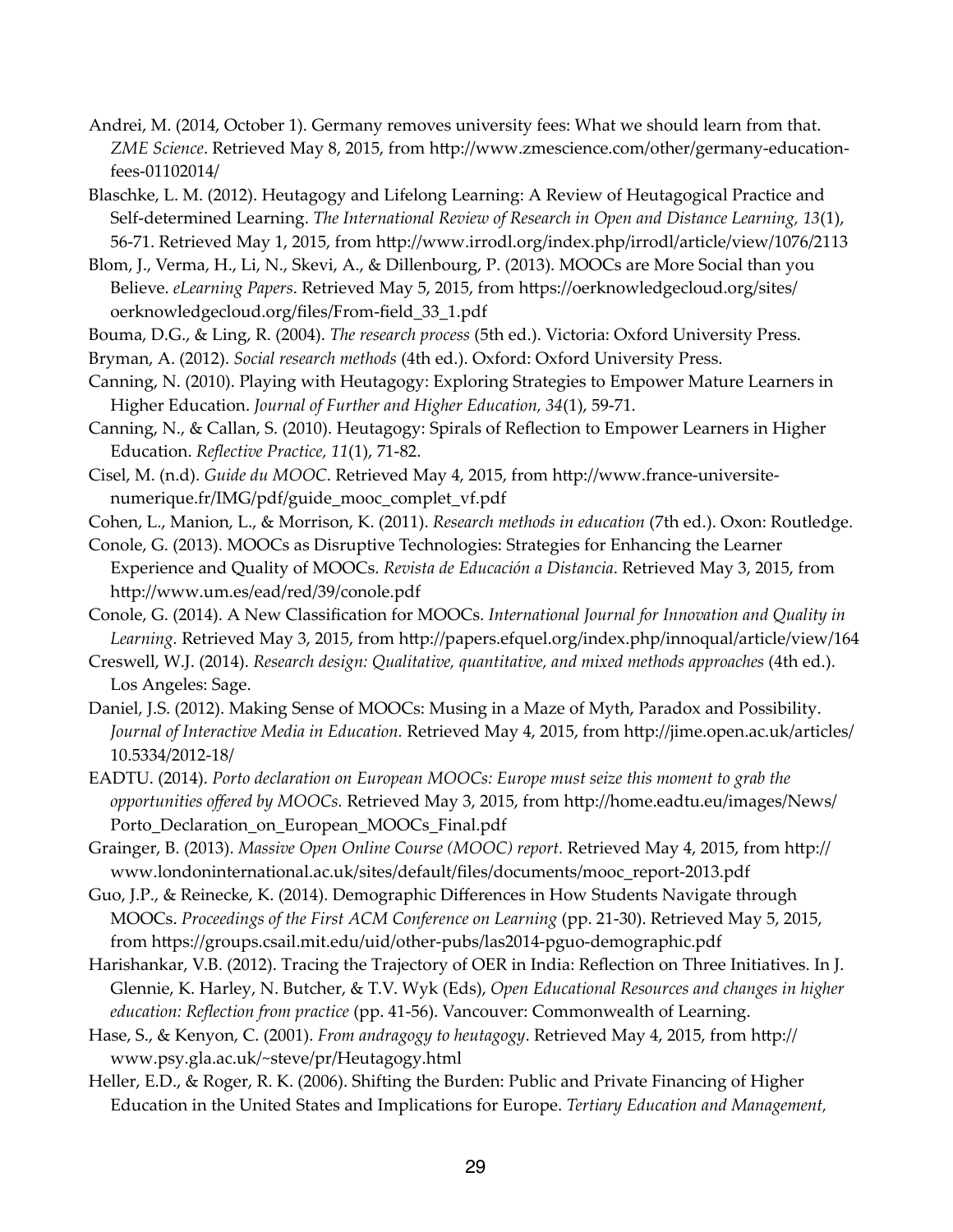12(2), 91-117. Retrieved May 4, 2015, from http://www.tandfonline.com/doi/pdf/ 10.1080/13583883.2006.9967162

- Home. (2014). *Open call for position papers on MOOCs*. Retrieved May 4, 2015, from http:// www.home.eadtu.eu/images/News/Open\_Call\_Position\_paper\_MOOCs\_Update\_8Sept.pdf
- Iversity. (2013, September 23). *ECTS credits for MOOCs on Iversity*. Retrieved May 4, 2015, from https:// iversity.org/blog/ects-credits-moocs-iversity/
- Jacobi, R., & Woert, N.V.D. (2012). *Trend report: Open Educational Resources 2012.* Retrieved May 14, 2015, from https://www.surfspace.nl/media/bijlagen/artikel-697ee18ac0f1441bb158e6122818f5f589e.pdf
- Kjeldstad, B., Alvestrand, H., Elvestad, O.E., Ingebretsen, T., Melve, I., Bongo, M. et al. (2014). *MOOCs for Norway: New digital learning methods in higher education. Retrieved May 1, 2015, from http://* www.regjeringen.no/pages/38804804/PDFS/NOU201420140005000EN\_PDFS.pdf
- Koller, D. (2012). *What we're learning from online education*. TED. Retrieved May 4, 2015, from http:// www.ted.com/talks/daphne\_koller\_what\_we\_re\_learning\_from\_online\_ education.html
- Kopp, M., Ebner, M., & Dofer-Novak, A. (2014). Introducing MOOCs to Austrian Universities: Is it Worth it to Accept the Challenge? *The International Journal of Innovation and Quality in Learning,* 46-52. Retrieved May 12, 2015, from http://papers.efquel.org/index.php/innoqual/article/view/ 154/41
- Lane, L. M. (2012). *Three kinds of MOOCs* [Web log post]. Retrieved April 29, 2015, from http:// www.lisahistory.net/wordpress/2012/08/three-kinds-of-moocs/
- Lane, A., & Van Dorp, K.J. (2011). Open Educational Resources and Widening Participation in Higher Education: Innovations and Lessons from Open Universities. *EDULEARN11, the 3rd annual International Conference on Education and New Learning Technologies.* Retrieved April 16, 2015, from http://oro.open.ac.uk/29201/1/

OPEN\_EDUCATIONAL\_RESOURCES\_AND\_WIDENING\_PARTICIPATION\_andy.pdf

- Liyanagunawardena, T., Williams, S., & Adams, A. (2013). The Impact and Reach of MOOCs: A Developing Countries' Perspective. *eLearning Papers* (33). Retrieved May 13, 2015, from http:// www.openeducationeuropa.eu/en/article/The-Impact-and-Reach-of-MOOCs%3A-A-Developing-Countries%E2%80%99-Perspective?paper=124335
- Matherly, J. (2014). *All devices connected to the Internet*. Retrieved May 12, 2015, from http:// www.dailymail.co.uk/sciencetech/article-2737627/Now-s-world-wide-web-Map-reveals-globelooks-like-internet-device-lit-up.html
- Mulder, F. (2015). Open(ing up) Education for all…Boosted by MOOCs?. In C. J. Bonk, M.M. Lee, T.C. Reeves, & T.H. Reynolds (Eds.), *MOOCs and open education around the world* (pp. xviii- xxvii). London: Routledge.
- Mulder, F., & Janssen, B. (2013) Opening up Education. In R. Jacobi, H. Jelgerhuis, & V.D. N. Woert (Eds.), *Trend Report: Open Educational Resources 2013* (pp. 36-42). Retrieved May 11, 2015, from this URL.
- National Institute of Statistics of Rwanda. (2014). *Characteristics of households and housing: Fourth*  population and housing census, Rwanda, 2012. Retrieved May 14, 2015, from http://statistics.gov.rw/ publications/rphc4-thematic-report-characteristics-households-and-housing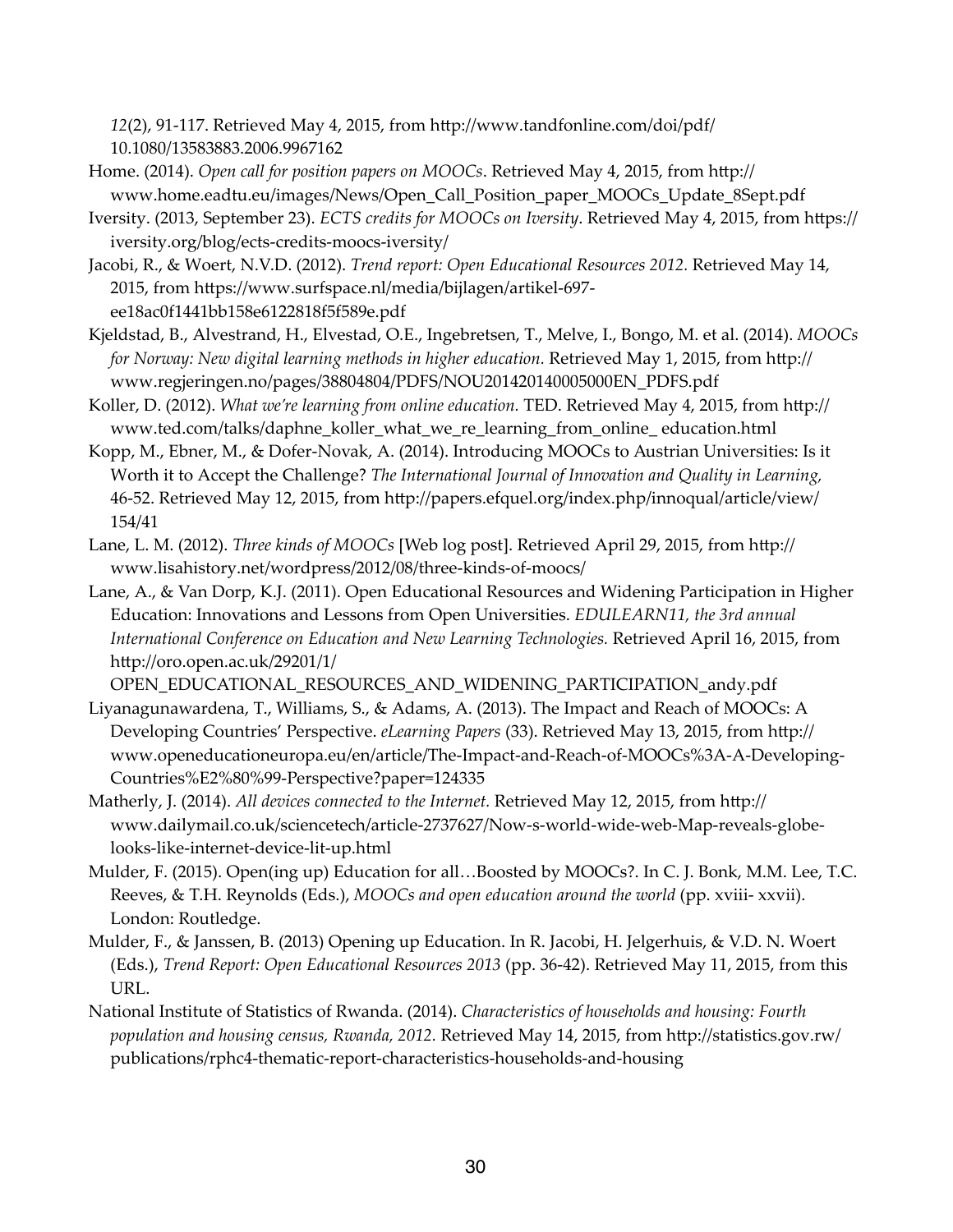- Nkuyubwatsi, B. (2014a). Cultural Translation in Massive Open Online Courses (MOOCs). *eLearning Papers* (37), 23-32. Retrieved May 13, 2015, from http://www.openeducationeuropa.eu/en/paper/ experiences-and-best-practices-and-around-moocs
- Nkuyubwatsi, B. (2014b). Mapping Five Os for Reaping Benefits from Massive Open Online Courses (MOOCs). *Journal Of Global Literacies, Technologies and Emerging Pedagogies, 2*(3), 189-206. Retrieved May 13, 2015, from http://joglep.com/index.php/archives/voulme-2-issue/
- Nkuyubwatsi, B. (2015). Fostering collaborative investment in Massive Open Online Courses (MOOCs). In D. Jansen & A. Teixeira (Eds), *Position papers for European cooperation on MOOCs: Overview of position papers on the opportunities and characteristics for European cooperation as presented during the HOME Conference in Porto November 2014* (pp. 44-57). Retrieved May 14, 2015, from http://home.eadtu.eu/images/Position\_papers\_for\_European\_cooperation\_on\_MOOCs.p
- Nkuyubwatsi, B., Ndayishimiye, V., Ntirenganya, B.J., & Umwungerimwiza, D.Y. (2015). Towards Innovation in Digital and Open Scholarship for Non-rivalrous Lifelong Learning and Supporting Open Learning: The Case of the Open Scholars Network. *eLearning Papers* (44), 53-59. Retrieved November 17, 2015, from http://openeducationeuropa.eu/en/paper/teacher-s-role-educationalinnovation
- Ouwehand, M. (2012). OER Platform. In R. Jacobi, & N.V.D. Woert (Eds.), *Trend report: Open Educational Resources 2012* (pp. 47-53). Retrieved May 14, 2015, from https://www.surfspace.nl/ media/bijlagen/artikel-697-ee18ac0f1441bb158e6122818f5f589e.pdf
- Ostrow, N. (2013, November 20). Online Courses Fail to Reach Poor Students as Richest Benefit. *Bloomsberg Technology*. Retrieved May 13, 2015, from http://www.bloomberg.com/news/2013-11-20/ online-courses-fail-to-reach-poor-students-as-richest-benefit.html
- Rodriguez, C. O. (2012). MOOCs and the AI-Stanford like Courses: Two Successful and Distinct Course Formats for Massive Open Online Courses. *European Journal of Open, Distance and eLearning.* Retrieved May 10, 2015 from http://www.eric.ed.gov/PDFS/EJ982976.pdf
- Spinu, G. (2013). *Tuition fees and living costs in France*. Retrieved May 7, 2015, from http:// www.mastersportal.eu/articles/355/tuition-fees-and-living-costs-in-france.html
- The University of Rwanda. (2014). *General academic regulations for open and distance learning programmes.* Retrieved November 18, 2015, from this URL.
- Thrun, S. (2012). *Higher education 2.0.* Retrieved May 14, 2015, from https://www.youtube.com/watch? v=SkneoNrfadk
- University of Nicosia. (2014). *MSc. in Digital Currency*. Retrieved May 12, 2015, from http:// digitalcurrency.unic.ac.cy/admissions-registration/admissions-criteria
- Valkenburg, W.V. (2012). An International Perspective on OCW. In R. Jacobi, & N.V.D. Woert (Eds), *Trend report: Open Educational Resources 2012* (pp. 77-81). Retrieved May 14, 2015, from https:// www.surfspace.nl/media/bijlagen/artikel-697-ee18ac0f1441bb158e6122818f5f589e.pdf
- Veletsianos, G., & Kimmons, R. (2012). Assumptions and Challenges of Open Scholarship. *The International Review of Research in Open and Distance Learning, 13*(4), 166–189. Retrieved November 17, 2015, from http://www.irrodl.org/index.php/irrodl/article/view/1313
- Verstelle, M., Schreuder, M., & Jelgerhuis, H. (2014). Recognition of MOOCs in the Higher Education Sector. In R. Jacobi, N.V.D. Woert, & H. Jelgerhuis (Eds.), *Trend report: Open Educational Resources*  2014 (pp. 24-32). Retrieved May 12, 2015, from http://www.surf.nl/binaries/content/assets/surf/en/ 2014/trendrapport-open-education-2014-eng.pdf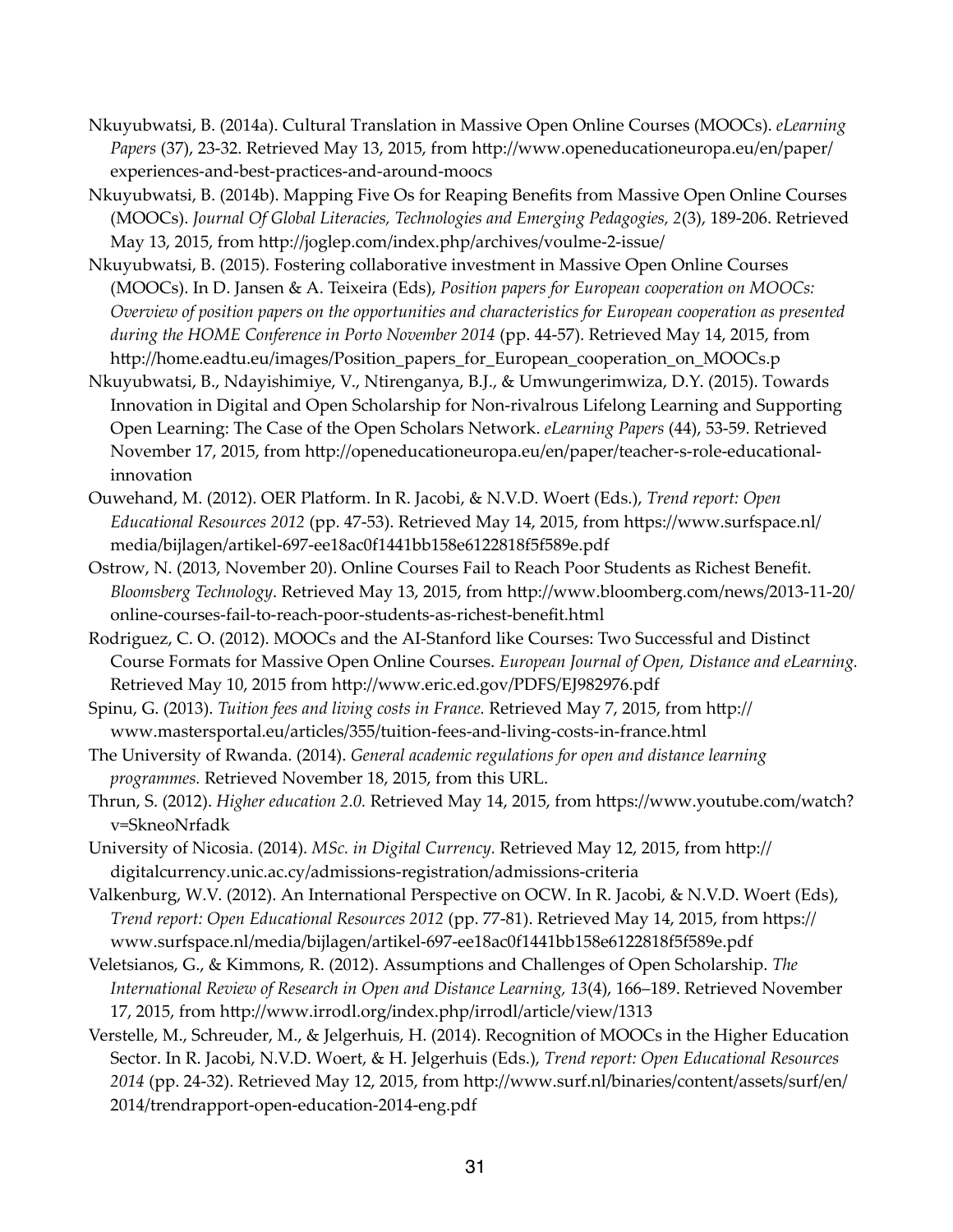- Weller, M. (2011). *The digital scholar: How technology is transforming the scholarly practice.* New York: Bloomsbery.
- Weller, M. (2014). *The battle for open: How openness won and why it doesn't feel like victory*. London: Ubiquity Press. Retrieved May 10, 2015, from http://www.ubiquitypress.com/site/books/detail/11/ battle-for-open/
- Woert, N.V.D. (2012). Access, Accessibility and Use of Open Educational Resources. In R. Jacobi, & N.V.D. Woert (Eds.), *Trend report: Open Educational Resources 2012* (pp. 35-39). Retrieved May 14, 2015, from https://www.surfspace.nl/media/bijlagen/artikel-697ee18ac0f1441bb158e6122818f5f589e.pdf
- Yuan, L., & Powell, S. (2013). *MOOCs and open education: Implications for higher education.* Retrieved May 10, 2015, from http://publications.cetis.ac.uk/wp-content/uploads/2013/03/MOOCs-and-Open-Education.pdf

## **Author:**

**Bernard Nkuyubwatsi** is a Commonwealth scholar funded by the UK Government in his PhD study at the University of Leicester and a GO-GN member. He holds an MAODE (Open University) and an MATESOL (Eastern Michigan University). His research interests include opening up education, MOOCs, OER, open scholarship, digital scholarship and heutagogy. Email: bn30@le.ac.uk

## **Appendix 1: MOOC Evaluation Rubric**

This rubric was adopted from Achieve (2011). It is used to evaluate MOOCs in their nine facets: learner orientation, the quality of explanation, the utility of the material to support learning and teaching, the degree of openness and accessibility, the form of assessment, the level of interactivity, the type of instructional and practical exercises, the opportunities for deeper learning and a cross-cultural relevance (appropriateness within Rwandan higher education in this study). It can be adapted for reuse in different settings or to evaluate online courses of different type. Prior to the use of the rubric, it was reviewed by experts in online education. Then it was tested on five MOOCs from the Coursera platform.

#### **MOOC: The delivery period:**

5 = Positive (The statement very much reflects the reality) 1 = Negative (The statement does not at all reflect the reality)

| Major areas            | Aspects evaluated                                                                                                                                |  | 3 | 4 | 15 | <b>NA</b> | <b>Comments</b> |
|------------------------|--------------------------------------------------------------------------------------------------------------------------------------------------|--|---|---|----|-----------|-----------------|
| Student<br>Orientation | The MOOC provides accurate (heuristic) information<br>about the scope it covers and the workload to enable<br>students to make the right choice. |  |   |   |    |           |                 |
|                        | The MOOC provides information about recommended<br>prerequisite for maximizing benefits from it                                                  |  |   |   |    |           |                 |
|                        | The MOOC includes a study guide                                                                                                                  |  |   |   |    |           |                 |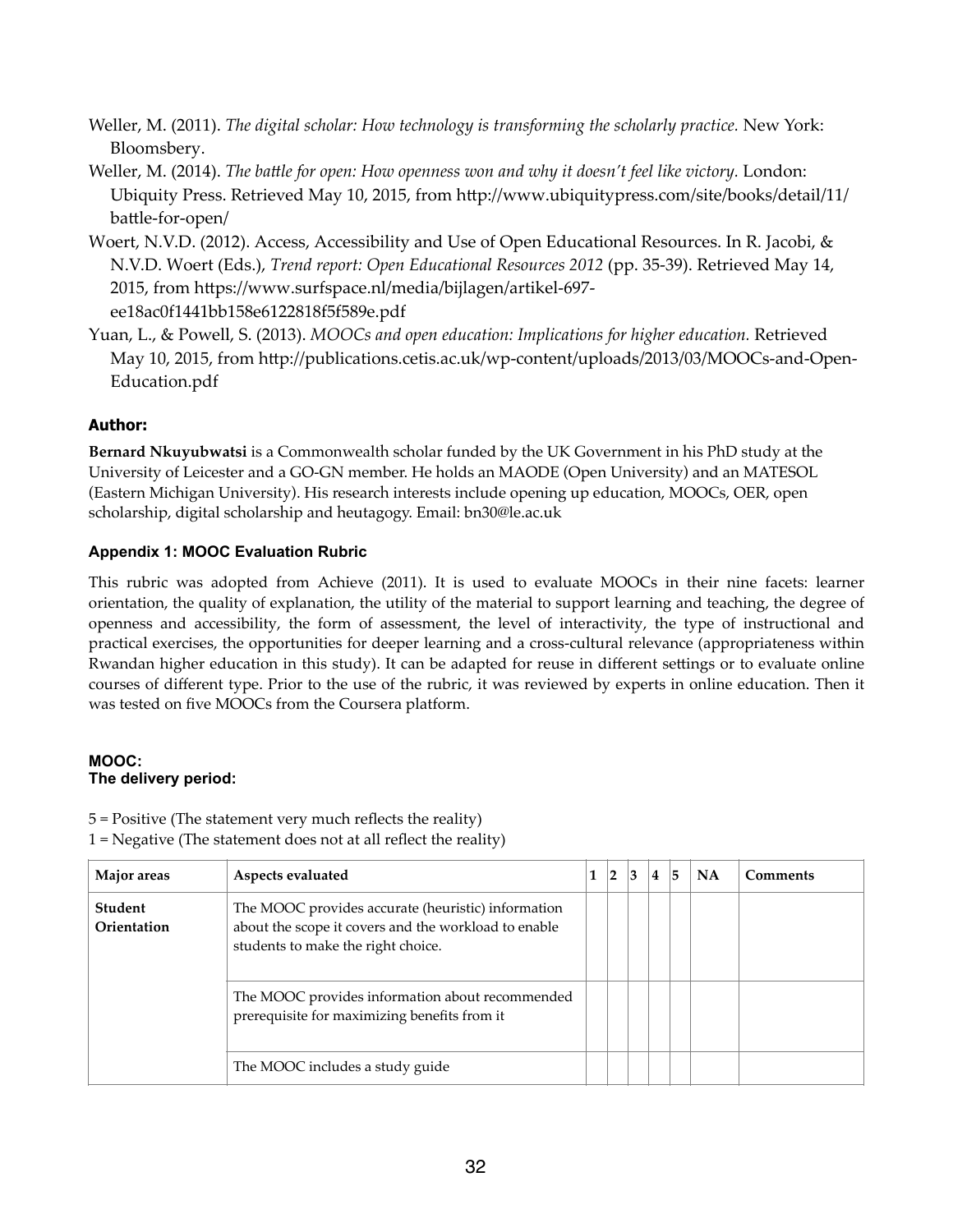| Quality of<br><b>Explanation of the</b><br><b>Subject Matter</b> | The MOOC provides comprehensive information so<br>effectively that the target audience should be able to<br>understand the subject matter                             |  |  |  |  |  |
|------------------------------------------------------------------|-----------------------------------------------------------------------------------------------------------------------------------------------------------------------|--|--|--|--|--|
|                                                                  | The MOOC connects important associated concepts<br>within the subject matter                                                                                          |  |  |  |  |  |
|                                                                  | The MOOC does not need to be augmented with<br>additional explanation or materials                                                                                    |  |  |  |  |  |
|                                                                  | The main ideas of the subject matter addressed in the<br>MOOC are clearly identified for the learner.                                                                 |  |  |  |  |  |
| <b>Utility of Materials</b><br>Designed to                       | The MOOC provides materials that are comprehensive<br>and easy to understand and use.                                                                                 |  |  |  |  |  |
| <b>Support learning</b><br>and Teaching                          | The MOOC includes suggestions for ways to use the<br>materials with a variety of learners.                                                                            |  |  |  |  |  |
|                                                                  | The MOOC and all its components are provided and<br>function as intended and described. For example,<br>materials lists are complete, and explanations make<br>sense. |  |  |  |  |  |
|                                                                  | The materials in the MOOC facilitate the use of a mix of<br>instructional approaches (direct instruction, group<br>work, investigations, etc.).                       |  |  |  |  |  |
| <b>Type of MOOCs</b>                                             | The MOOC is content-based                                                                                                                                             |  |  |  |  |  |
| based on Lane<br>(2012) and Conole                               | The MOOC is task-based                                                                                                                                                |  |  |  |  |  |
| (2013)                                                           | The MOOC is network-based                                                                                                                                             |  |  |  |  |  |
|                                                                  | The MOOC is quality assured                                                                                                                                           |  |  |  |  |  |
|                                                                  | The MOOC encourages reflection on learning                                                                                                                            |  |  |  |  |  |
|                                                                  | The MOOC enable learning autonomy                                                                                                                                     |  |  |  |  |  |
|                                                                  | The MOOC is part of formal learning (credit offered)                                                                                                                  |  |  |  |  |  |
|                                                                  | Certificate of accomplishment is offered                                                                                                                              |  |  |  |  |  |
|                                                                  | The MOOC align with the concept of diversity                                                                                                                          |  |  |  |  |  |
| Openness and<br>accessibility                                    | The MOOC materials are copyrighted under an open<br>license                                                                                                           |  |  |  |  |  |
|                                                                  | The MOOC provides alternative for access to materials<br>for people with low Internet access                                                                          |  |  |  |  |  |
|                                                                  | MOOCs are accessible to students with disabilities                                                                                                                    |  |  |  |  |  |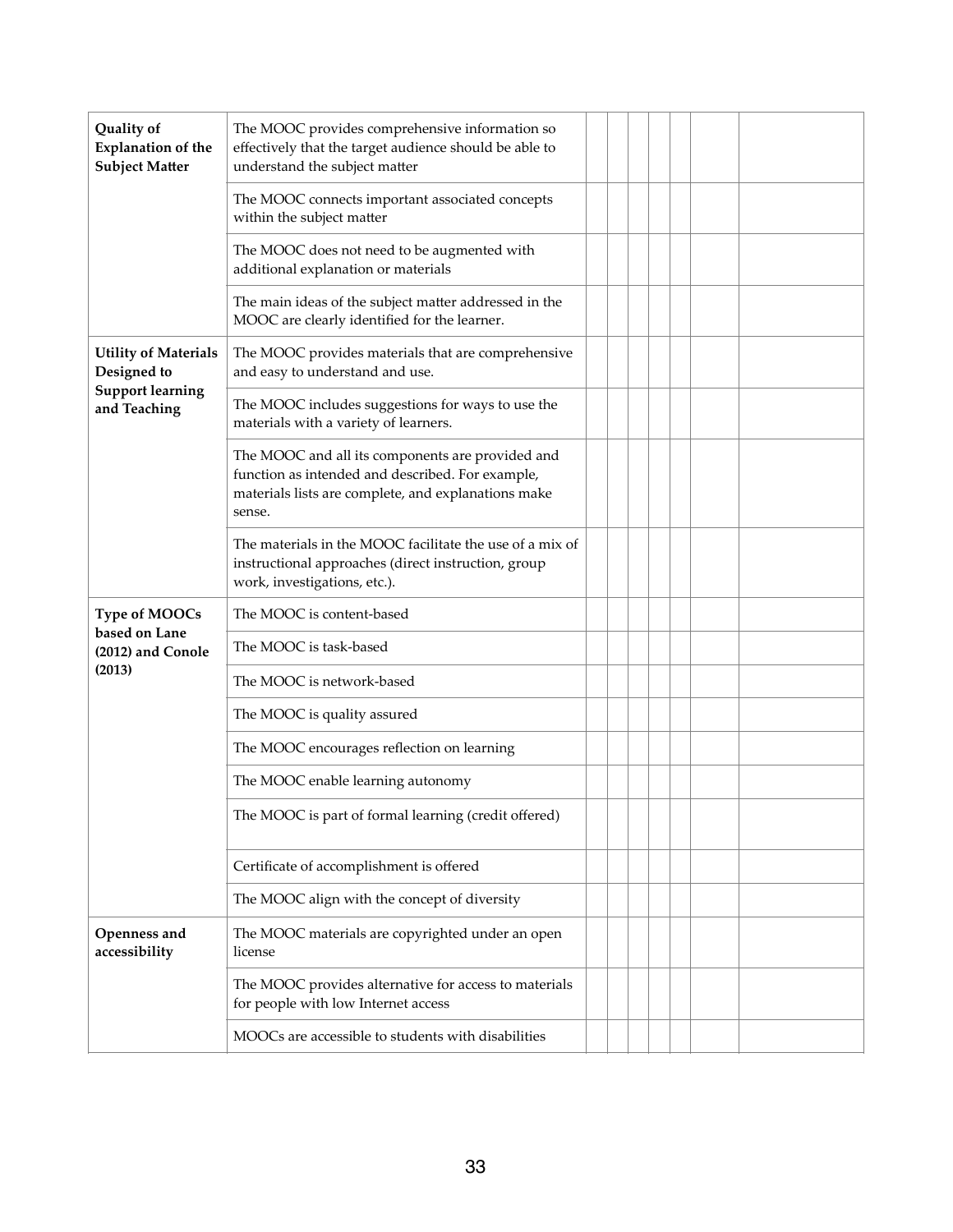| Quality of<br><b>Assessments</b>                             | All of the skills and knowledge assessed align clearly to<br>the content and performance expectations intended, as<br>stated or implied in the MOOC.                                                                                                                                               |
|--------------------------------------------------------------|----------------------------------------------------------------------------------------------------------------------------------------------------------------------------------------------------------------------------------------------------------------------------------------------------|
|                                                              | The most important aspects of the expectations are<br>targeted and are given appropriate weight/attention in<br>the assessment.                                                                                                                                                                    |
|                                                              | The assessment modes used in the MOOC, such as<br>Multiple Choice Questions (MCQs), true/false format<br>questions, questions that demand short and long<br>constructed response, or group work require the<br>student to demonstrate proficiency in the intended<br>concept/skill.                |
|                                                              | The level of difficulty is a result of the complexity of the<br>subject-area content and performance expectations and<br>of the degree of cognitive demand, rather than a result<br>of unrelated issues (e.g. The lack of cultural translation<br>enablers).                                       |
| Quality of<br>Technological<br>Interactivity                 | The MOOC is responsive to student input in a way that<br>creates an individualized learning experience. This<br>means the MOOC adapts to the user based on what s/<br>he does, or the MOOC allows the user some flexibility<br>or individual control during the learning experience.               |
|                                                              | The interactive element is purposeful and directly<br>related to learning.                                                                                                                                                                                                                         |
|                                                              | The MOOC is well-designed and easy to use/learn,<br>encouraging learner use and engagement.                                                                                                                                                                                                        |
|                                                              | The MOOC appears to function flawlessly on the<br>intended platform.                                                                                                                                                                                                                               |
| Quality of<br>Instructional and<br><b>Practice Exercises</b> | The MOOC offers more exercises than needed for the<br>average student to facilitate mastery of the targeted<br>skills, as stated or implied in the course syllabus. For<br>complex tasks, one or two rich practice exercises may<br>be considered more than enough.                                |
|                                                              | The exercises are clearly written and supported by<br>accurate answer keys or scoring guidelines as<br>applicable.                                                                                                                                                                                 |
|                                                              | There are a variety of exercise types and/or the<br>exercises are available in a variety of formats, as<br>appropriate to the targeted concepts and skills. For<br>more complex practice exercises the formats used<br>provide an opportunity for the learner to integrate a<br>variety of skills. |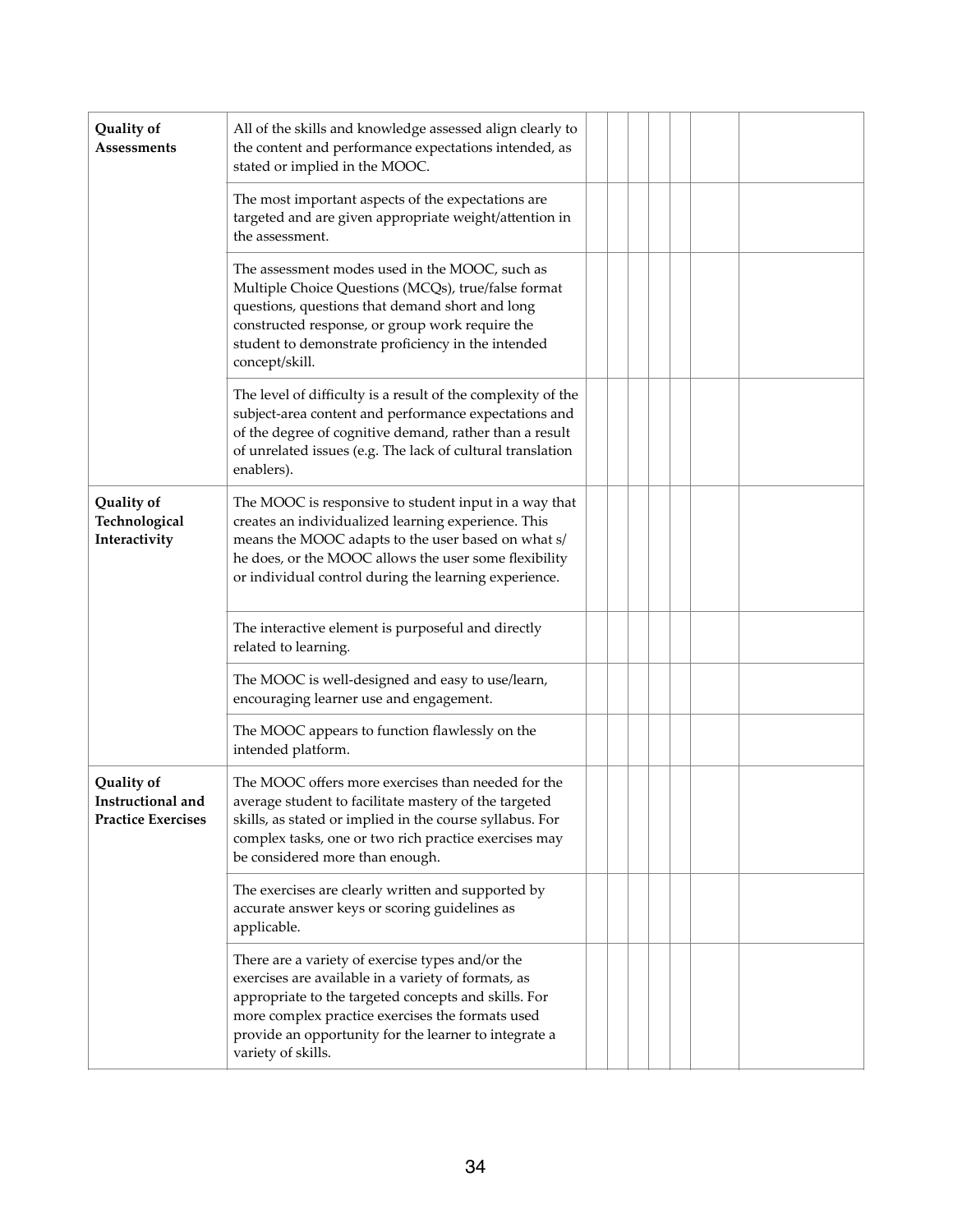| Opportunities for<br><b>Deeper Learning</b> | At least three of the deeper learning skills from the list<br>identified at the bottom of this rubric are required in<br>the MOOC. |
|---------------------------------------------|------------------------------------------------------------------------------------------------------------------------------------|
|                                             | The MOOC offers a range of cognitive demand that is<br>appropriate and supportive of the material.                                 |
|                                             | Appropriate scaffolding and direction are provided.                                                                                |
|                                             | The MOOC includes appropriate and timely formative<br>feedback                                                                     |
| Fit in the Rwandan<br>higher education      | The MOOC would fit within levels of higher education<br>in Rwanda                                                                  |
| system                                      | The MOOC would fit within the credit system in<br>Rwandan higher education                                                         |
|                                             | The MOOC would fit within the fields of study ranked<br>as priority in Rwanda                                                      |

#### **Deeper Learning Skills:**

- Think critically and solve complex problems.
- Work collaboratively.
- Communicate effectively.
- Learn how to learn.
- Reason abstractly.
- Construct viable arguments and critique the reasoning of others.<br>• Apply discrete knowledge and skills to real-world situations
- Apply discrete knowledge and skills to real-world situations.<br>• Construct use or analyze models
- Construct, use, or analyze models.

Adapted from Achieve (2011) *Rubrics for Evaluating Open Educational Resource (OER) Objects*, available from http://www.achieve.org/files/AchieveOERRubrics.pdf (accessed 26 December 2012).

#### **Appendix 2: MOOC Participation log**

| Week   date    | Activities |  | Time   Total   Observation |
|----------------|------------|--|----------------------------|
| 1              |            |  |                            |
|                |            |  |                            |
|                |            |  |                            |
| $\overline{2}$ |            |  |                            |
|                |            |  |                            |
|                |            |  |                            |